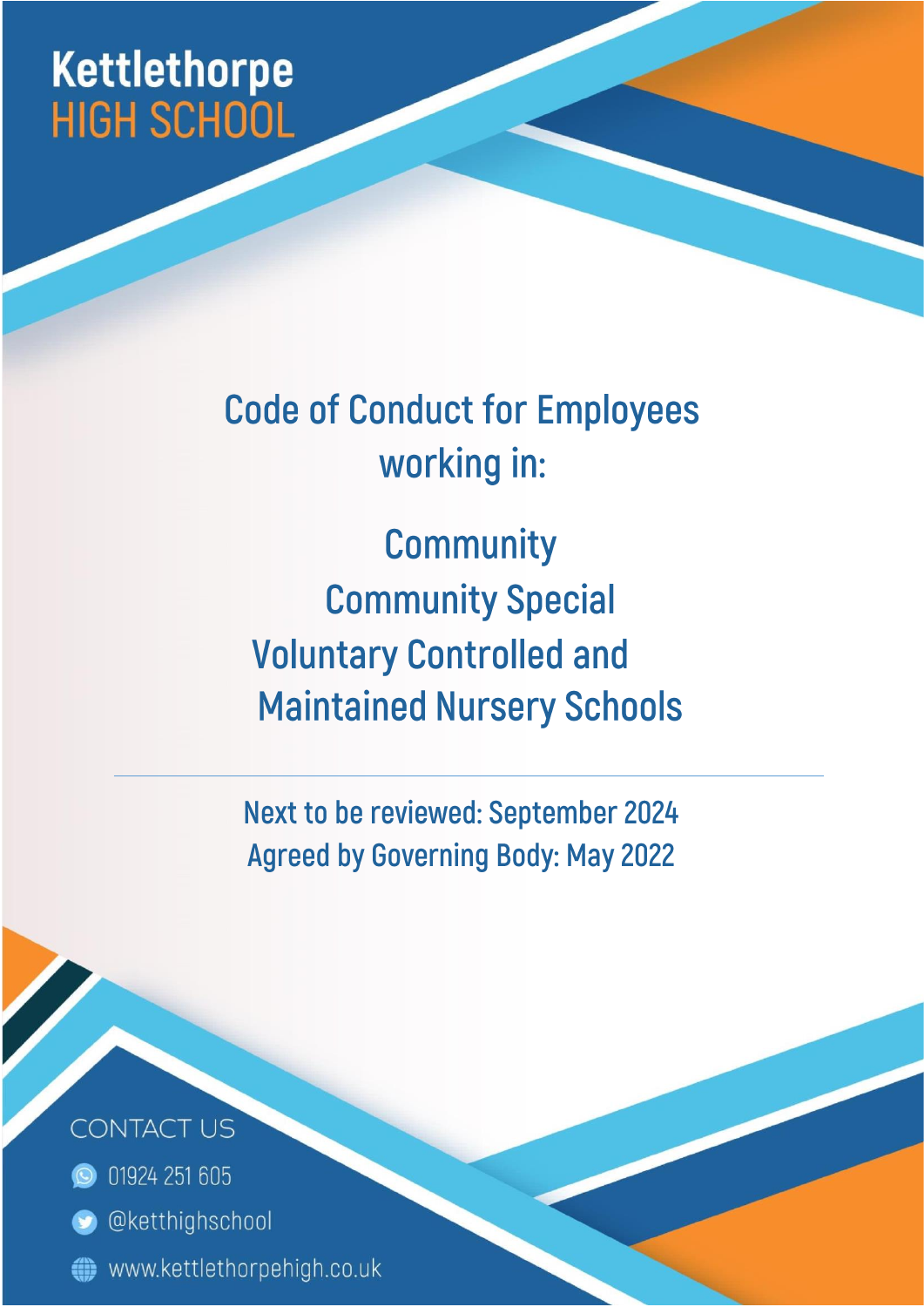# **Contents**

| Scope                                                                           | 4  |
|---------------------------------------------------------------------------------|----|
| Introduction                                                                    | 4  |
| 1. Core Values, Conduct and Standards                                           | 5  |
| 1.1 Core Values                                                                 | 5  |
| 1.2 Standards                                                                   | 5  |
| 2. Disclosure of Information                                                    | 6  |
| 3. Political Neutrality                                                         | 6  |
| 4. Relationships and Appointments                                               | 6  |
| 4.1 Relationships                                                               | 6  |
| 4.2 Appointment of staff and other employee matters                             | 8  |
| 5. Outside Commitments                                                          | 9  |
| 6. Personal Interests                                                           | 10 |
| 7. Equality Issues                                                              | 11 |
| 8. Tendering, Corruption and Financial Information                              | 12 |
| 8.1 Separation of roles during tendering                                        | 12 |
| 8.2 Corruption, fraud and theft                                                 | 12 |
| 8.3 Use of financial information                                                | 13 |
| 9. Safeguarding of Children                                                     | 13 |
| 9.1 Responsibilities                                                            | 13 |
| 9.2 Boundaries between personal and professional<br>relationships with children | 14 |
| 9.3 Transporting children                                                       | 16 |
| 9.4 Position of trust                                                           | 16 |
| 9.5 Childcare (Disqualification) Regulations 2009                               | 16 |
| 10. Gifts, Hospitality and Sponsorship                                          | 17 |
| 10.1 Gifts and hospitality                                                      | 17 |
| 10.2 Gifts from pupils                                                          | 18 |
| 10.3 Sponsorship                                                                | 18 |
| 11. Contact with the Press and Media                                            | 19 |
| 12. Social Media                                                                | 19 |
| 13. Use of Electronic Equipment                                                 | 20 |
| 13.1 Context                                                                    | 20 |
| 13.2 Standards expected                                                         | 20 |
| 13.3 Restrictions on use                                                        | 20 |
| 13.4 Security clearance for data usage                                          | 21 |
| 13.5 Personal use                                                               | 21 |
| 13.6 Mobile phones / devices                                                    | 21 |
| 13.7 Photography and images of children                                         | 22 |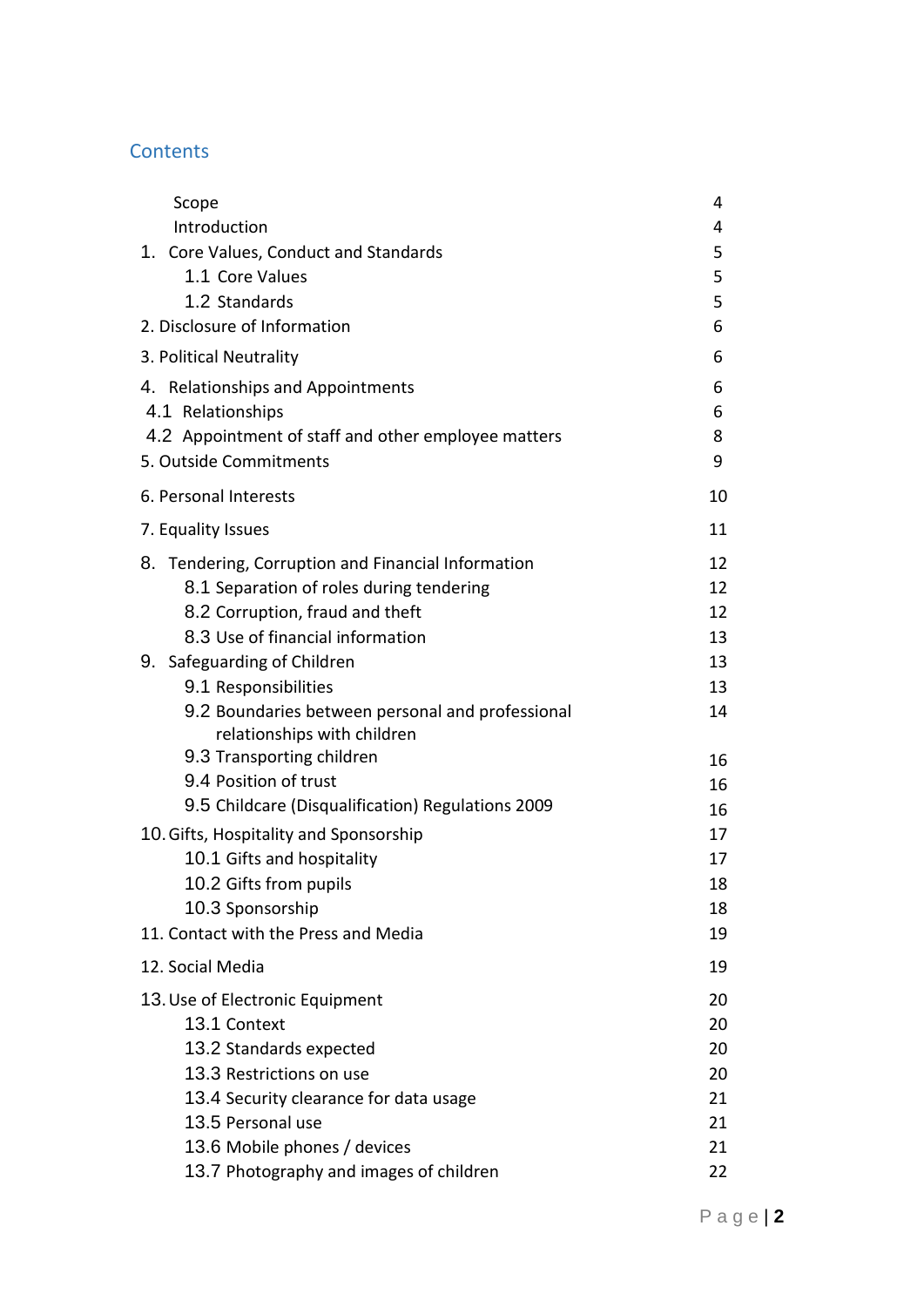| 14. Health and Safety                  | 22 |
|----------------------------------------|----|
| 14.1 General                           | 22 |
| 14.2 Driving at work                   | 22 |
| 14.3 Smoking                           | 22 |
| 14.4 Alcohol and drugs                 | 23 |
| 15. Conduct and Standards              | 23 |
| 15.1 Conduct outside working hours     | 23 |
| 15.2 Professional standards            | 24 |
| 15.3 Standards of dress and appearance | 24 |
| 15.4 Language                          | 24 |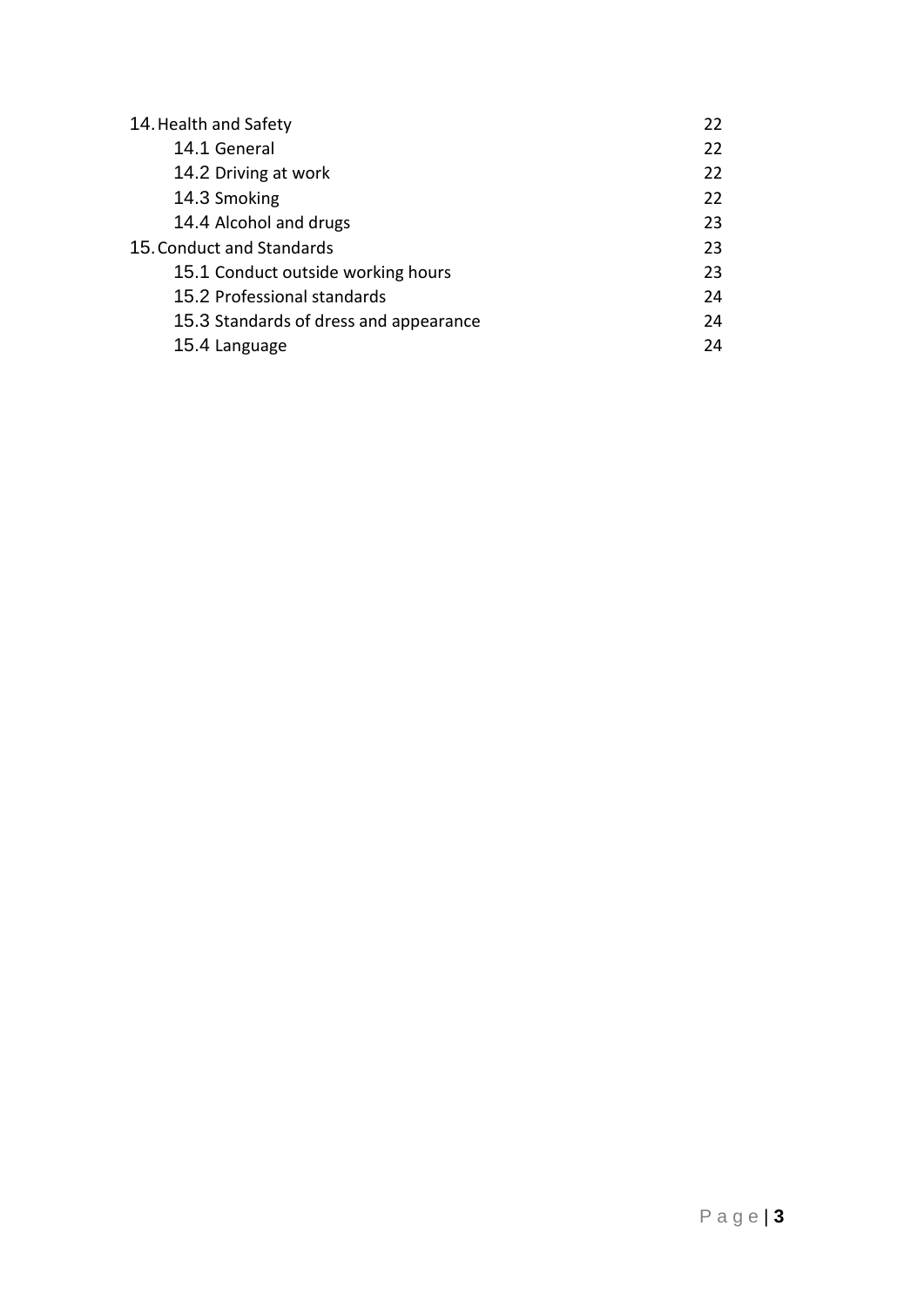# Scope

This Code of Conduct applies to all teaching and support staff of Wakefield Council who work in community, community special, voluntary controlled and maintained nursery schools, where the Governing Body has delegated responsibility for staffing matters. This Code is aimed at ensuring such employees are aware of the standards of behaviour expected of them by Wakefield Council and their Governing Body<sup>1</sup>.

Whilst this Code refers to employees of the school reporting actions to the Head teacher, where an employee is the Head teacher of the school, this should be read as the Head teacher reporting actions to the Chair of the School' Governing Body.

Where the Code refers to Governing Body / Bodies, this should be read as Interim Executive Board (IEB) where the school does not have a Governing Body.

## **Introduction**

- a) The public is entitled to expect the highest standards of conduct from all employees who work in schools / teaching and learning environment for Wakefield Council.
- b) Wakefield Council is committed to ensuring children and young people are supported and safe. The Council has a commitment to the safeguarding of children and young people and promoting their welfare and expects all staff to share this commitment.
- c) The Governing Body and Head teacher of a school will ensure that this Code is followed by the employees in their school and will deal with any breaches of this Code within their school.
- d) Failure to follow the standards set out in this Code should be regarded as a serious issue, and any breach could lead to management action being taken against an employee in accordance with the School's Disciplinary Policy. Any disciplinary action taken will be appropriate to the circumstances, up to and including summary dismissal.
- e) The Council and the Governing Body recognise that some employees will be required to work to their own professional code(s) of conduct when carrying out their duties. In exceptional circumstances there could be a conflict between this Code and the requirements of a professional code of

 $1$ This Code does not override any provisions within the following, if the Code is inconsistent with them

School Teachers' Pay and Conditions Document;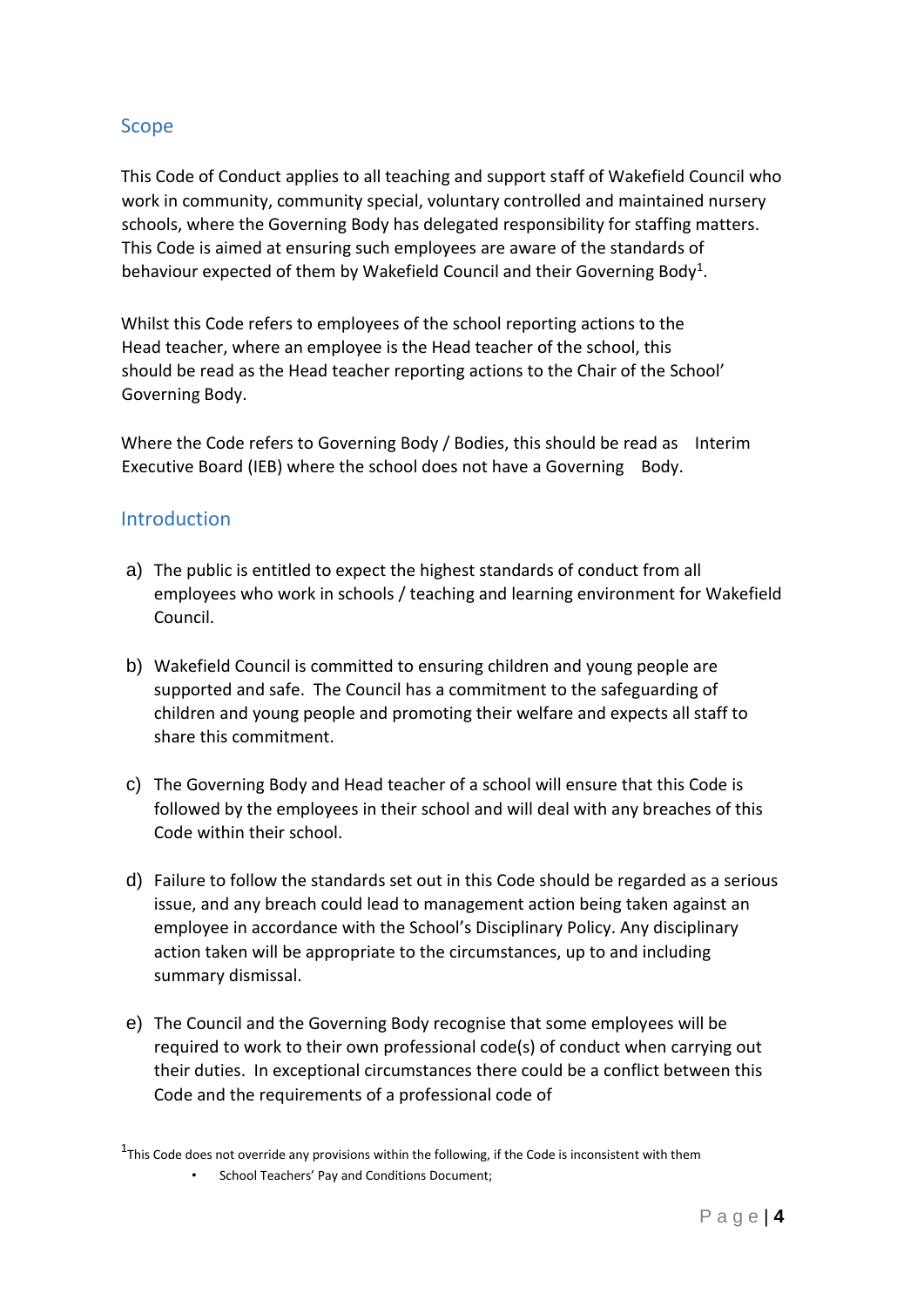- Conditions of Service for School Teachers in England and Wales;
- any other applicable legislation affecting or regulating a teacher's employment.

conduct. In such circumstances employees must discuss the conflict with the Head teacher before taking any action(s) which could be contrary to this Code.

## 1. Core Values and Standards

This Code reflects the Council's and the Governing Bodies' core values and behavioural expectations of employees, which are as follows:

#### **1.1 Core Values**

#### **Respect for All**

Every employee will be polite and supportive to each other. Everyone's contributions will be valued and employees will listen to others and be sensitive to their position.

#### **Ambition**

Every employee will set high standards and aim to continually improve. Feedback on performance will be sought and acted upon and employees will be encouraged to put forward new ideas to support further improvements to service delivery.

#### **Integrity**

Every employee will, in acting as an ambassador for the Council and / or the school, maintain high standards of personal conduct demonstrated through an honest, open, impartial and tolerant approach when dealing with pupils, colleagues, members of the public and other organisations.

## **1.2 Standards**

- a) Employees are expected to give the highest possible standard of service to the community which the school serves, by maintaining the highest levels of personal conduct which can be expected from them. Employees are expected to make the appropriate level of management aware of any deficiency in the provision of service. This will be through agreed procedures and without fear of recrimination.
- b) Employees must be aware of the Governing Body's Customer Care Standards and ensure they apply these standards when dealing with children, parents and other members of the community that the school serves.
- c) It is the duty of each employee to report to an appropriate senior member of staff (or the Chair of Governors where appropriate) any impropriety, breach of procedure, unlawfulness or maladministration.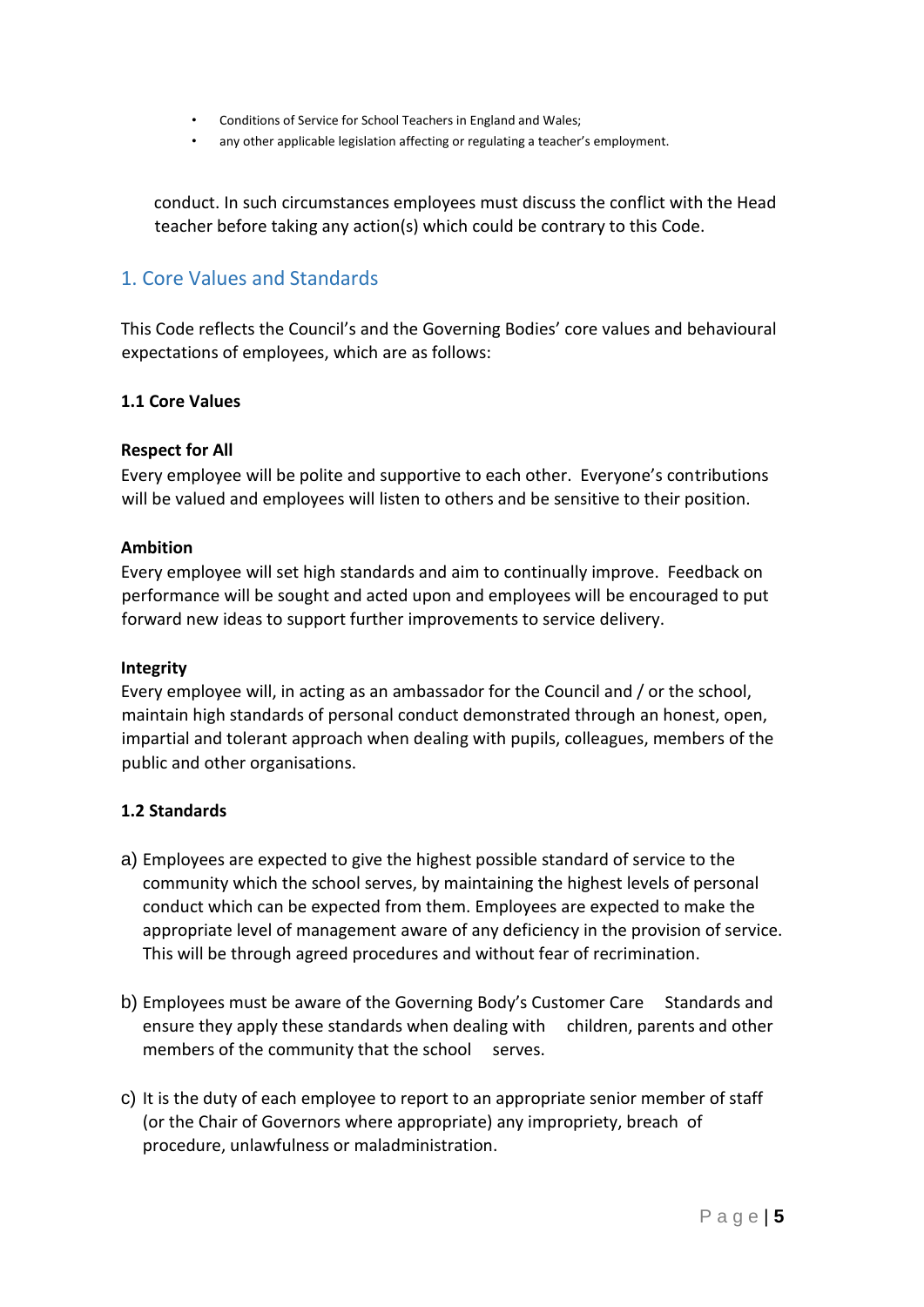d) Employees must be aware of the Schools Whistleblowing Policy which gives support and protection for any employee who reports any wrongdoing, including impropriety, breach of procedure, unlawfulness or maladministration.

# 2. Disclosure of Information

a) The law requires that certain types of information must be available to members, auditors, government services, pupils and the public. The Council and / or Governing Body may decide to be open about other types of information. Employees must be aware of which information the Council and  $/$  or Governing Body are not open about, and act accordingly. If an employee is not sure they should ask for guidance from their Head teacher.

b) Employees must not use any information obtained in the course of their employment for personal gain or benefit, nor must they pass it on to others who might use this information in such a way. Any personal information received by an employee from a Councillor, which does not belong to the Council or Governing Body, should not be divulged by the employee without the prior approval of that Councillor, except where disclosure is required or sanctioned by the law.

c) Employees must adhere to the Data Protection Act 2018 and the EU General Data Protection Regulation 2016 at all times and specifically not disclose personal information about other employees or a member of the public, including pupils and parents, to a third party without their agreement to do so (unless exempt under the Act).

# 3. Political Neutrality

a) Employees have responsibility to the School / Council as a whole. It follows that they have responsibilities to all Councillors and Governors not just those of the controlling group, and must ensure their individual rights are respected.

b) Where employees are required to advise political groups / the Governing Body, they must do so in ways which meet the corporate objectives of the Council / School, and which are balanced to reflect their political neutrality.

c) Employees, regardless of political restrictions, must follow every policy the School has adopted and must not allow their own personal or political opinions to interfere with their work.

## 4. Relationships and Appointments

## **4.1 Relationships**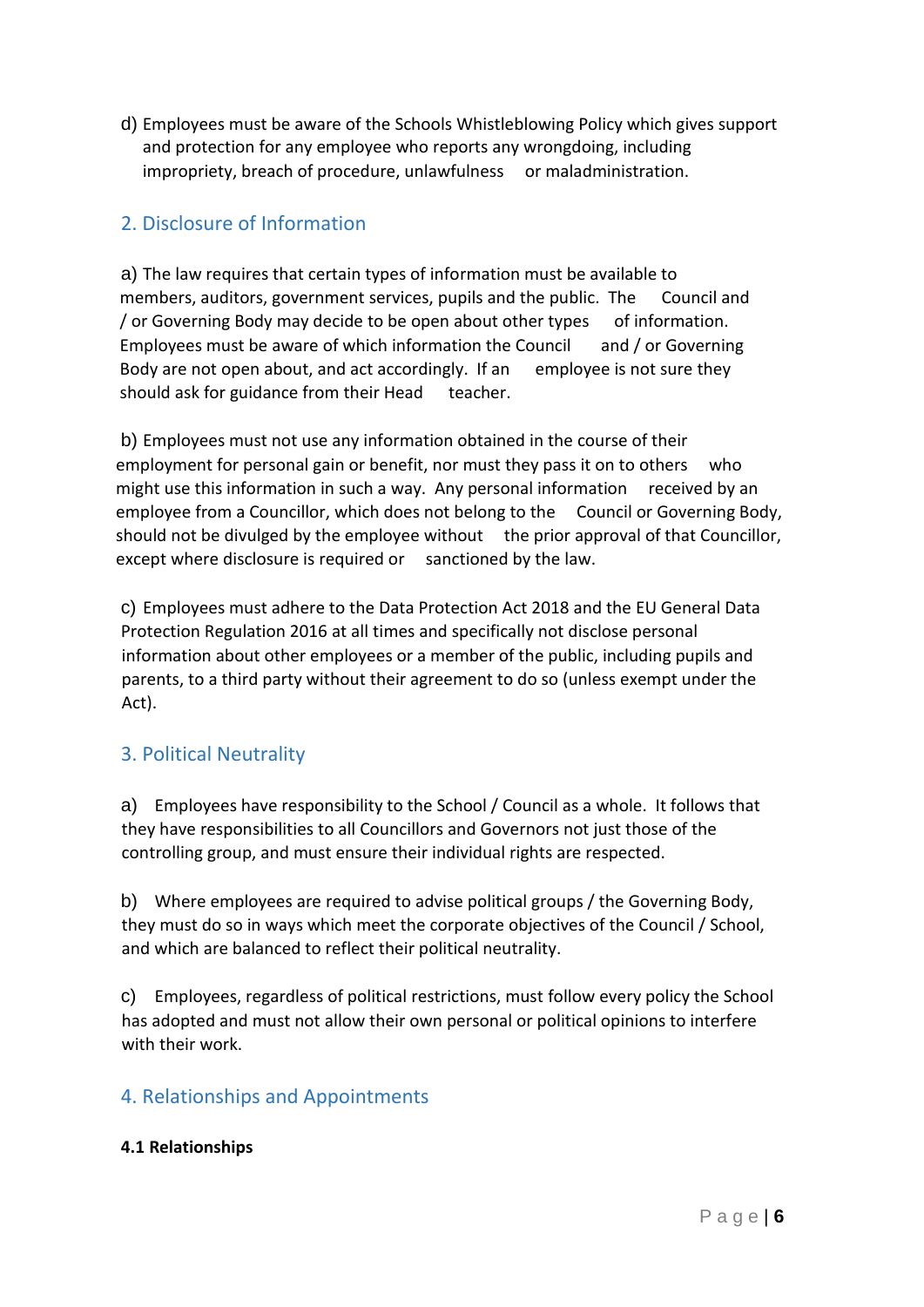For the purpose of this section, a personal relationship includes, but is not limited to:

- a personal friend or mentee / mentor or similar;
- a former / current business associate;
- a current or previous non co-habiting partner, partner by marriage, civil partnership, or co-habiting arrangement;
- immediate family members including those not related through blood;
- extended family members including those not related through blood;

#### **Councillors**

Employees are responsible to the Council through their Head teacher and Governing Body. The role of some employees is to give advice to Councillors and School Governors.

Where a Councillor is a member of an employee's family, immediate or extended including those not related by blood, employees must inform the Head teacher of this personal relationship. The Head teacher will then determine the most appropriate arrangements regarding that employee's professional relationship with the Councillor.

#### **The local community**

Employees must always remember their responsibilities to pupils and the community that the school serves and must at all times ensure courteous, efficient and impartial service delivery to all groups and individuals within that community as defined by the policies of the Council and the Governing Body.

#### **Pupils**

Where a pupil is a member of an employee's family, immediate or extended including those not related through blood, or the child of a close personal friend of the employee, the employee must inform the Head teacher of this personal relationship. The Head teacher will then determine the most appropriate arrangements regarding that employee's professional relationship with the pupil.

## **Contractors**

Employees must inform the Head teacher of all personal relationships of a business or private nature with external contractors, or potential external contractors. The Head teacher will then determine the most appropriate arrangements regarding that employee's professional relationship with the contractor or potential contractor. Orders and contracts must be awarded on merit, by fair competition, against other tenders. Special favours must not be shown in the tendering process to businesses run by, for example, friends, partners or relatives of employees. No part of the local community should be discriminated against.

Employees who engage with, supervise or have any professional relationship with external contractors, or potential external contractors, and have previously had or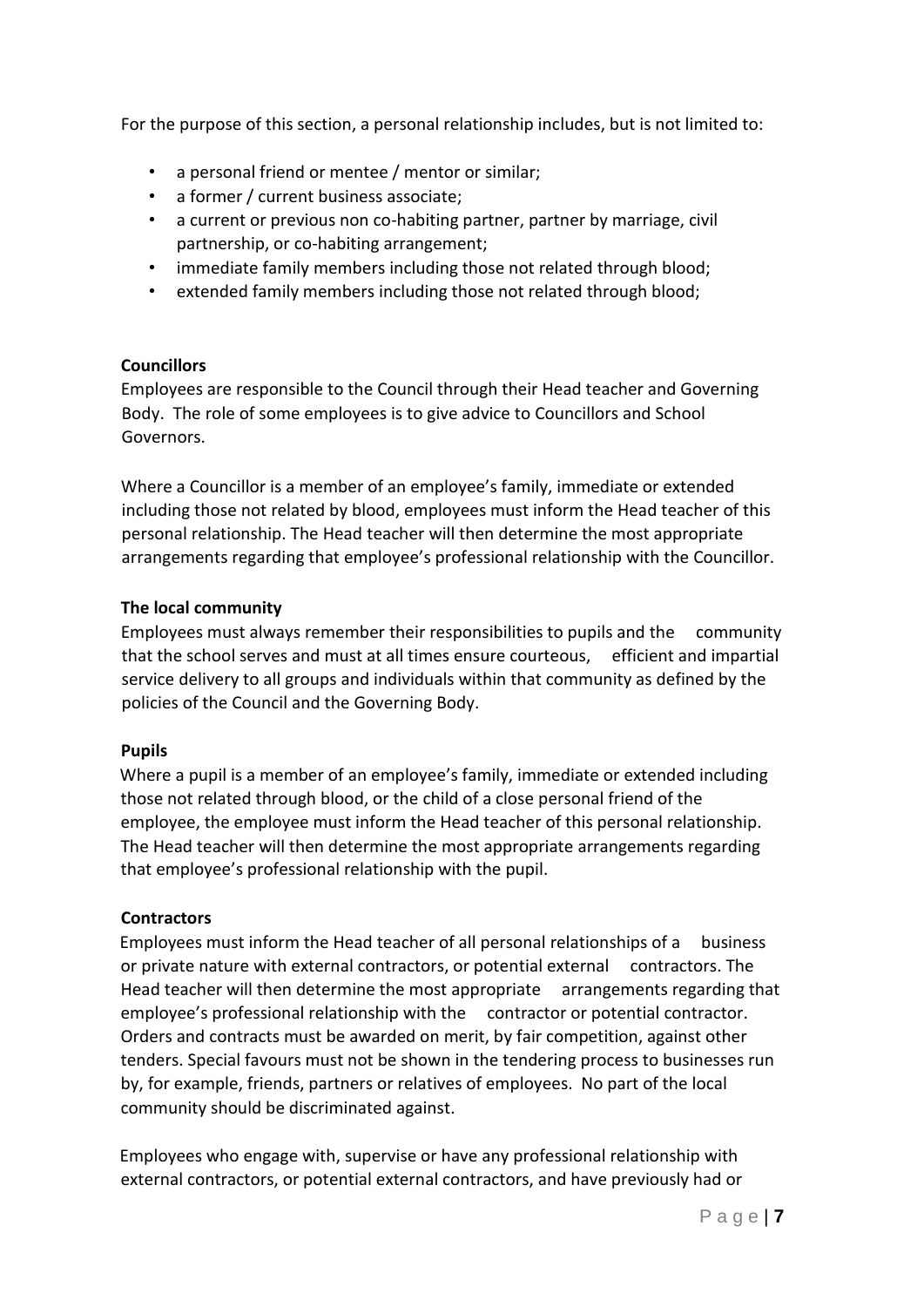currently have a personal relationship with that contractor must declare that relationship to the Head teacher. The Head teacher will then determine the most appropriate arrangements regarding that employee's professional relationship with the contractor or potential contractor.

Employees must not engage the relatives or friends of any school employee to undertake paid remedial, or other minor, work within the School without completing an auditable tendering process (see Section 8 below).

#### **Other employees**

Employees must declare any personal relationship with other employees of the school and/or Council to the Head teacher to enable early consideration about whether such a relationship could cause, or be perceived to cause a conflict of interest. Should a conflict of interest be identified, there may be a need to consider the possibility of alternative employment or a change of duties.

Employees must treat colleagues with courtesy and respect. Verbal or physical abuse, bullying and insubordination to colleagues will not be tolerated.

#### **School Governors**

Where a School Governor, including the Chair of Governors, is a member of an employee's family, immediate or extended including those not related by blood, employees must inform the Head teacher of this personal relationship. The Head teacher will then determine the most appropriate arrangements regarding that employee's professional relationship with School Governors.

## **Head teacher**

The Head teacher must inform an appropriate committee of the Governing Body of any personal relationship they have with any pupil, other employee or member of the Governing Body. The Governing Body should consider any declaration and potential for conflict of interest and take appropriate action(s) to mitigate any perceived conflicts.

Her Majesty's Inspectorate of Education (HMIE) / Office for Standards in Education Inspectorate (Ofsted)

Employees, who are in a personal relationship with any member of the HMIE / Ofsted Inspectorate, must declare a conflict of interest if that person is involved in an audit or inspection of the school within which they are employed.

## **4.2 Appointment of staff and other employee matters**

a) All employees involved in the appointment of staff must make sure that appointments are made on the basis of merit. It would be unlawful for an employee to make an appointment based on anything other than the ability of the candidate to do the role. To avoid any possible accusation of bias, employees must not be involved in an appointment where they have a personal relationship with an applicant.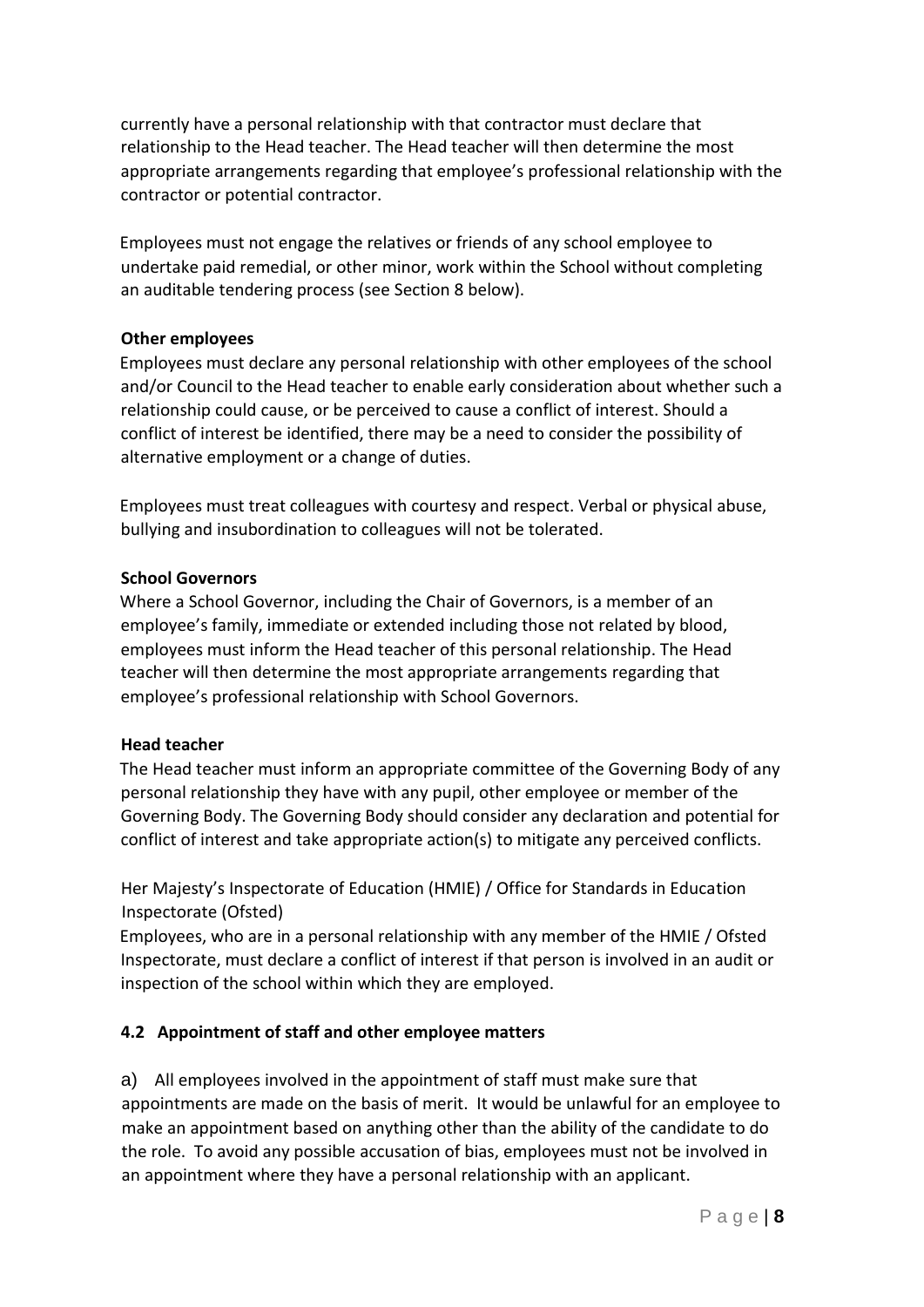b) Similarly, employees must not be involved in decisions relating to discipline, promotion or pay adjustments for any other employee with whom they are in a personal relationship.

# 5. Outside Commitments

a) Support staff employed on NJC Terms and Conditions above Grade 7 are required to obtain written consent from the Head teacher to take any additional employment and / or unpaid/voluntary work and / or self-employment such as consultancy work. Such consent should not be withheld without a good reason which would have a negative impact on the interests of the school.

b) Employees, regardless of grade and / or position, should be clear about their contractual obligations and should not take any additional employment and / or unpaid/voluntary work and / or self-employment which conflicts with the Council's interests or those of the Governing Body.

c) Employees taking additional employment and / or unpaid/voluntary work and / or self-employment must ensure that the total number of hours worked in a week is not, or is not perceived to be, a risk to their own or their colleagues' health and safety. Specifically the Council and Governing Body expect employees to notify the Head teacher of any additional employment and / or self-employment which may result in their total working time going above an average of 48 hours a week. The Head teacher will notify the Governing Body of such additional employment and / or unpaid/voluntary work and/or selfemployment.

d) An employee's declaration of additional employment does not remove the right of the Governing Body to take action against any employee if that additional employment and / or unpaid/voluntary work and / or self-employment is deemed to be, or has been, detrimental to the Council's and / or the school's interests or reputation or where it affects the employee's work performance for the school.

e) The use of Council and / or school employees and resources, (e.g. computers, telephone, photocopier, etc.) for non-work related purposes is forbidden unless appropriate arrangements are made and approval is given by the Head teacher of the school. Communication relating to additional employment is not permitted during contractual hours.

f) Employees must follow the Council's and Governing Body's rules on ownership of intellectual property or copyright created during the course their employment. Intellectual property is a generic term that includes inventions and patents, creative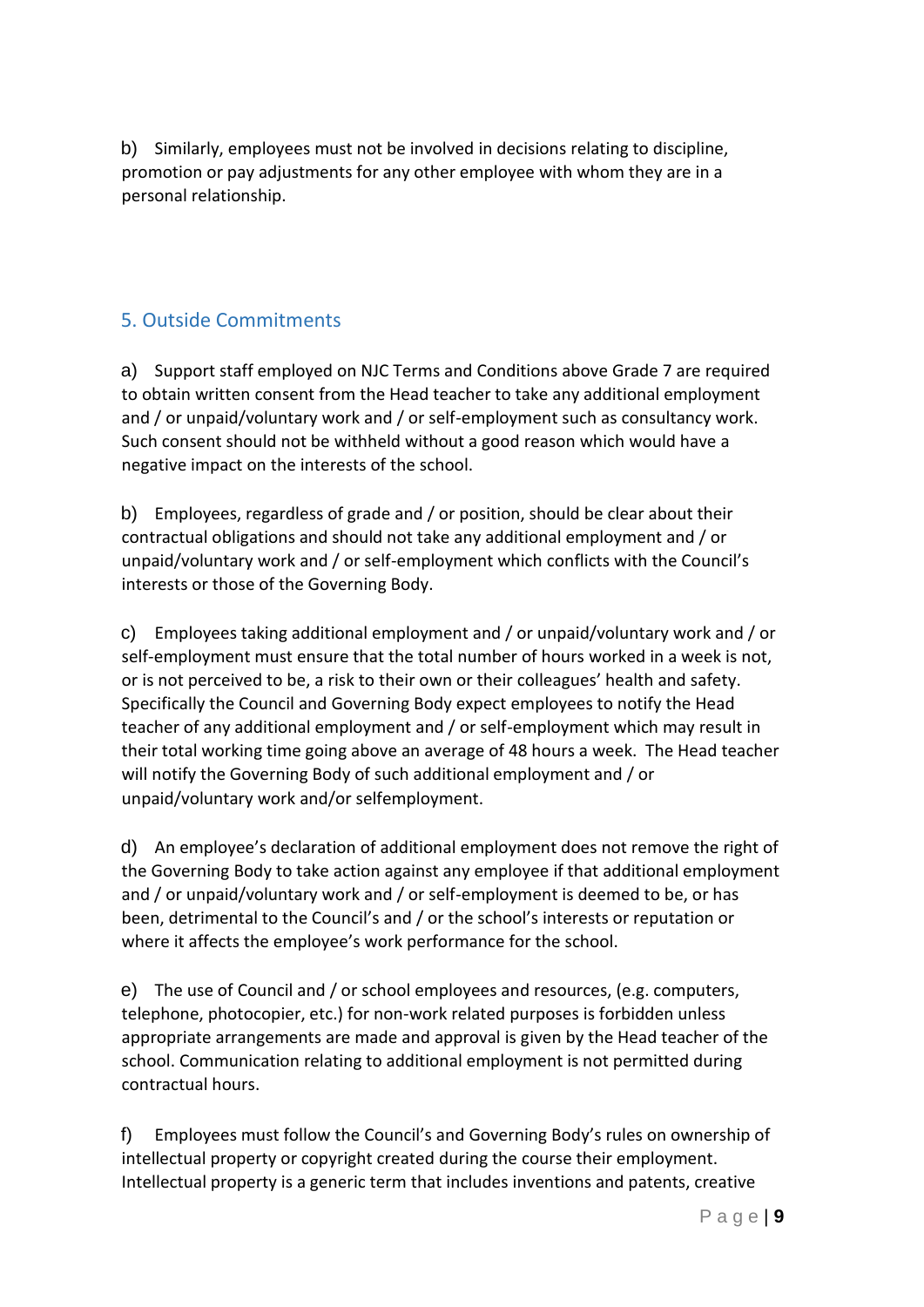writing and drawing, teaching materials including handouts, PowerPoint presentations on-line resources etc. and pupils work including progress and achievement records. Intellectual property and copyright are the sole and exclusive property of the Council and / or Governing Body as appropriate in the circumstances. Employees are advised to consult with the Head teacher if they have any doubts as to whether their materials are exempt from these provisions prior to their leaving the school. For further guidance please refer to the Council's Copy Right Document.

g) Employees are sometimes requested to give presentations / advice using their professional skills and expertise, for organisations other than the Council and / or the school. If the work is done as an official work duty, the employee must ensure the Council or Governing Body receives any fee paid. For further guidance please refer to Traded Services.

If the work is not done as an official work duty, the employee may keep any fee paid, provided that the preparation and the presentation / advice is done in the employee's own time and the employee is not acting as a representative of the Council or Governing Body.

# 6. Personal Interests

a) Employees who influence or are responsible for funding, contracting, procurement or purchasing decisions within school must declare to the Head teacher, any personal financial or non-financial interests that may be deemed to conflict with the Council's and / or Governing Body's interests.

b) Personal interests are defined within the Council's guidance notes concerning 'Registration of Employee Interests' and include, for example, an involvement in a professional capacity with an outside organisation which has dealings with the Council's and / or school's interests, e.g. grant requests. Please refer to the Council's guidance on 'Registration of Employee Interests' for further details and the registration form. This document must be completed by all school employees, defined in 6a) above, on an annual basis in the autumn term. Any new appointees, with such influence and responsibilities referred to in 6a) above, who join the school during the academic year must complete the document at the time of their appointment.

c) Where an employee has declared an interest the Head teacher will convey details of that interest on the Register of Business Interests under the authority of the Governing Body to ensure that the interest is fully considered and any necessary action taken to avoid all situations of potential conflict.

d) Where an employee is involved, directly or indirectly, in any procurement process (formal or informal), a Registration of Interest must be completed if one of the companies / individuals submitting a quote is connected in any way to that employee. This should also apply to any employee who may not be directly or indirectly involved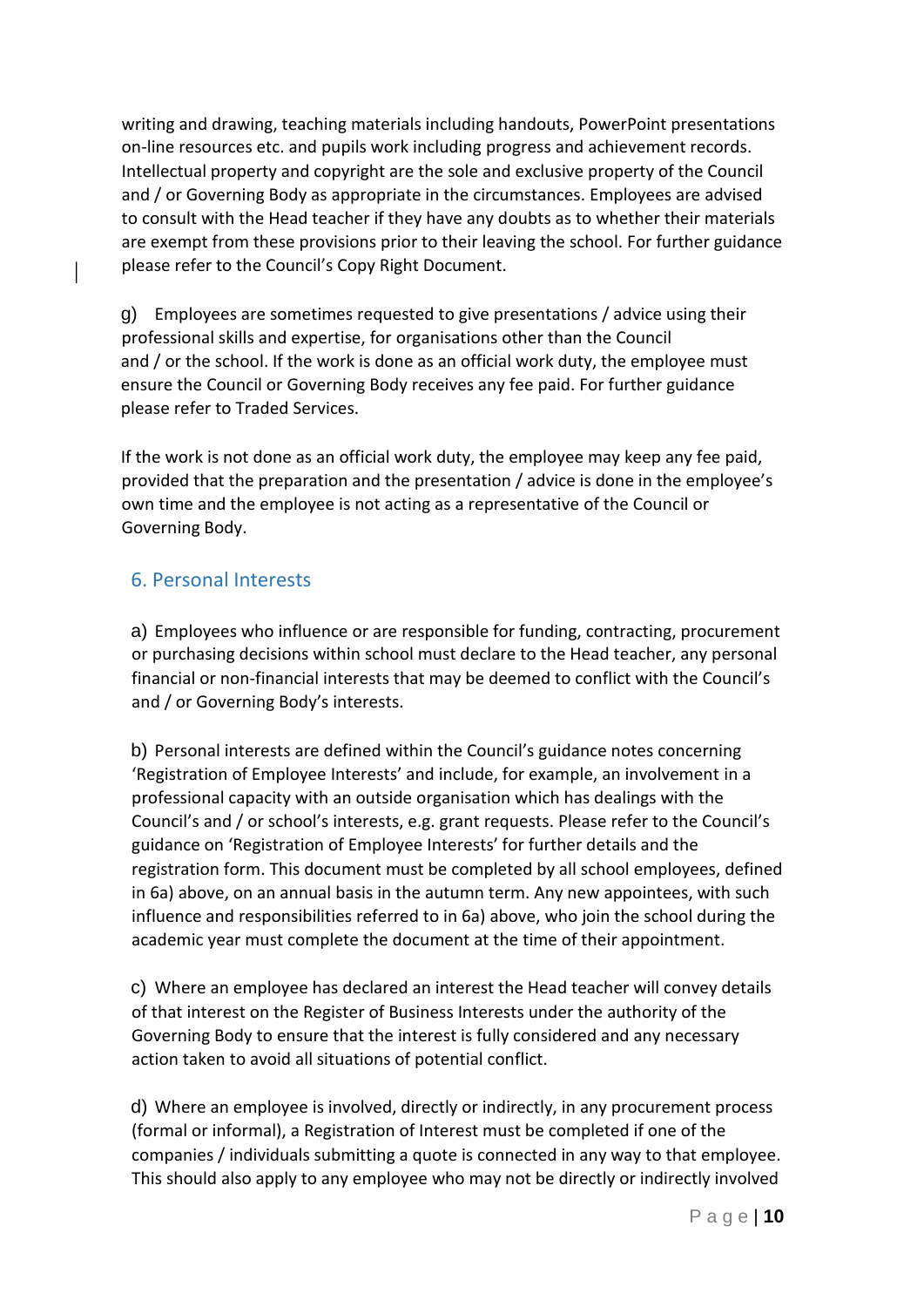in the procurement process but who may be able to influence the outcome of that process.

e) The Council and the Governing Body respect the rights of employees to a life outside work but do require employees to clearly separate their employment from activities in their private life. Employees must only present their views or act on issues outside work (e.g. communications with the media or as a member of a pressure group) as a private individual. Employees must ensure that when engaging in such activities it is clear that they are not seen as a representative of the Council and / or School but as private individuals.

f) Employees are expected to raise concerns about work-related issues through their Governing Body's appropriate procedures (including via the trade unions). It is not acceptable for employees to pursue work related issues which affect them as a private individual, where there is a conflict between their private interest and their contractual duties as a Council employee.

g) All activities undertaken by employees during working hours must assist and / or support, not conflict with, the work of the Council and / or Governing Body and/or school. For example, during contractual hours employees must not persuade community groups to come to a view which is contradictory to the accepted Council and / or Governing Body view. This paragraph does not restrict employees having the right to legitimate protest on issues relating to their security of employment or changes to their conditions of service.

h) Employees should declare membership of any secret societies to the Council and Governing Body, via the Head teacher. The definition of secret society is as follows: "Any lodge, chapter, society, trust or regular gathering or meeting" which:

- i. is not open to members of the public who are not members,
- ii. includes a requirement to make a commitment (whether by oath or otherwise) of allegiance in order to gain membership
- iii. includes, whether initially or subsequently, a commitment (whether by oath or otherwise) of secrecy in regard to rules, membership or conduct.

# 7. Equality Issues

a) The Council is an equal opportunities employer and employees must ensure they are aware of, and comply with, all workplace policies relating to equality issues.

b) All members of the community that the school serves, children and colleagues have a right to be treated with fairness and equality.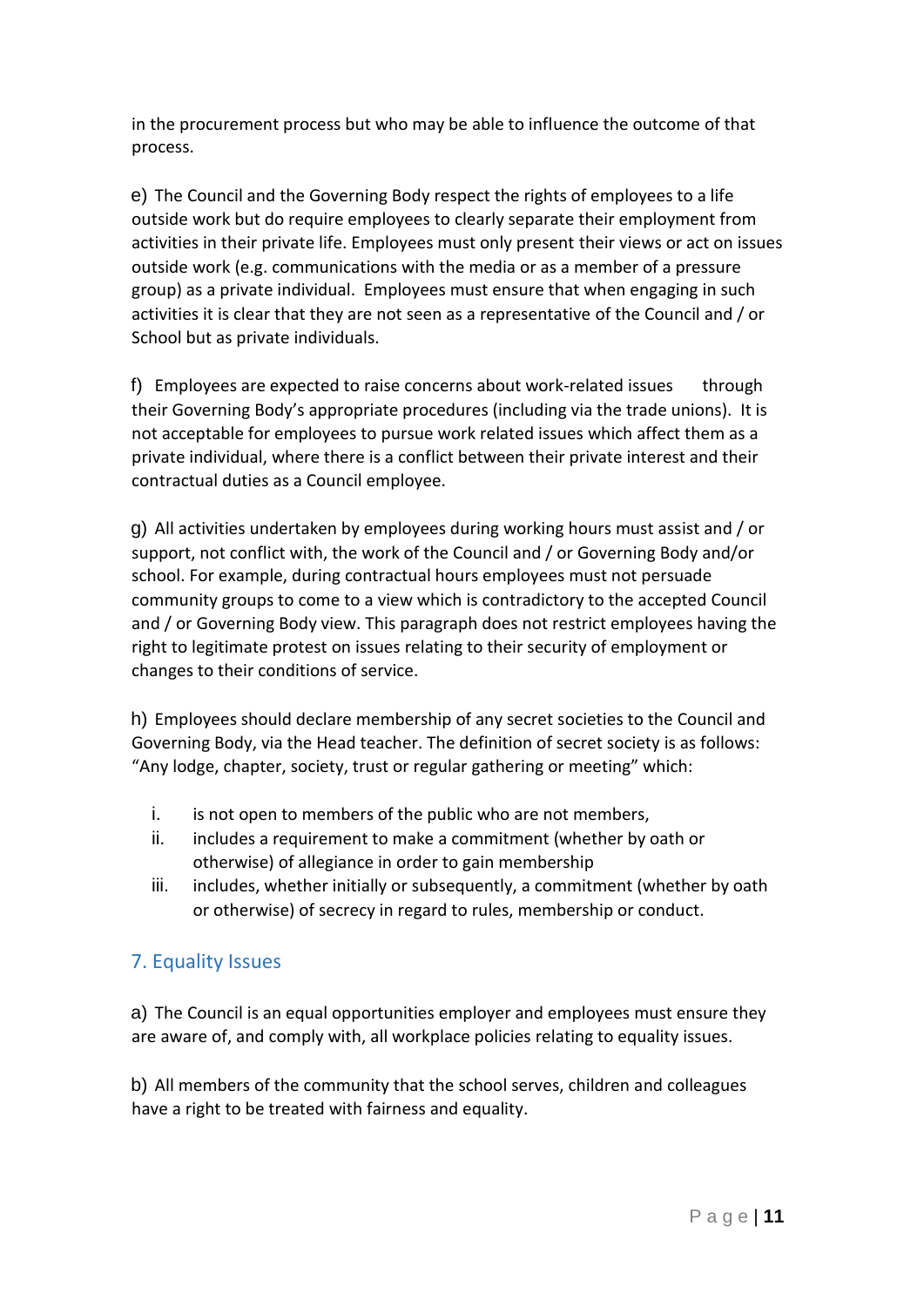c) Employees must be familiar with the Governing Body's policy on discrimination and harassment and ensure they treat all members of the community that the school serves, children and colleagues with dignity and respect.

d) If employees consider that they have been subject to discrimination and / or harassment in the course of their employment, they must report this to their appropriate manager / Head teacher, at the earliest opportunity to enable the concerns to be investigated and responded to as appropriate.

# 8. Tendering, Corruption and Financial Information

## **8.1 Separation of roles during tendering**

a) Employees involved in the tendering process and dealing with external contractors must be clear on the separation of client and contractor roles within the Council and / or school. Where tendering involves an in-house contractor, employees must be mindful of the need for accountability and be aware of the Council's commitment to providing best value at all times. Employees who have both client and contractor roles must be aware of the need for equality.

b) Employees must exercise fairness and impartiality when dealing with all customers, suppliers, other contractors and sub-contractors.

c) Employees who have access to confidential information on tenders or costs for internal or external contractors must not disclose that information to any unauthorised party or organisation.

d) Employees must ensure that no special favour is shown to current or recent former employees or anyone with whom they are in a personal relationship with when awarding contracts to businesses run by such persons or in which such persons are employed in a senior or relevant managerial capacity.

e) Employees must not purchase items and / or services for personal use through the Council's and / or Governing Body's contracts with external contractors.

## **8.2 Corruption, fraud and theft**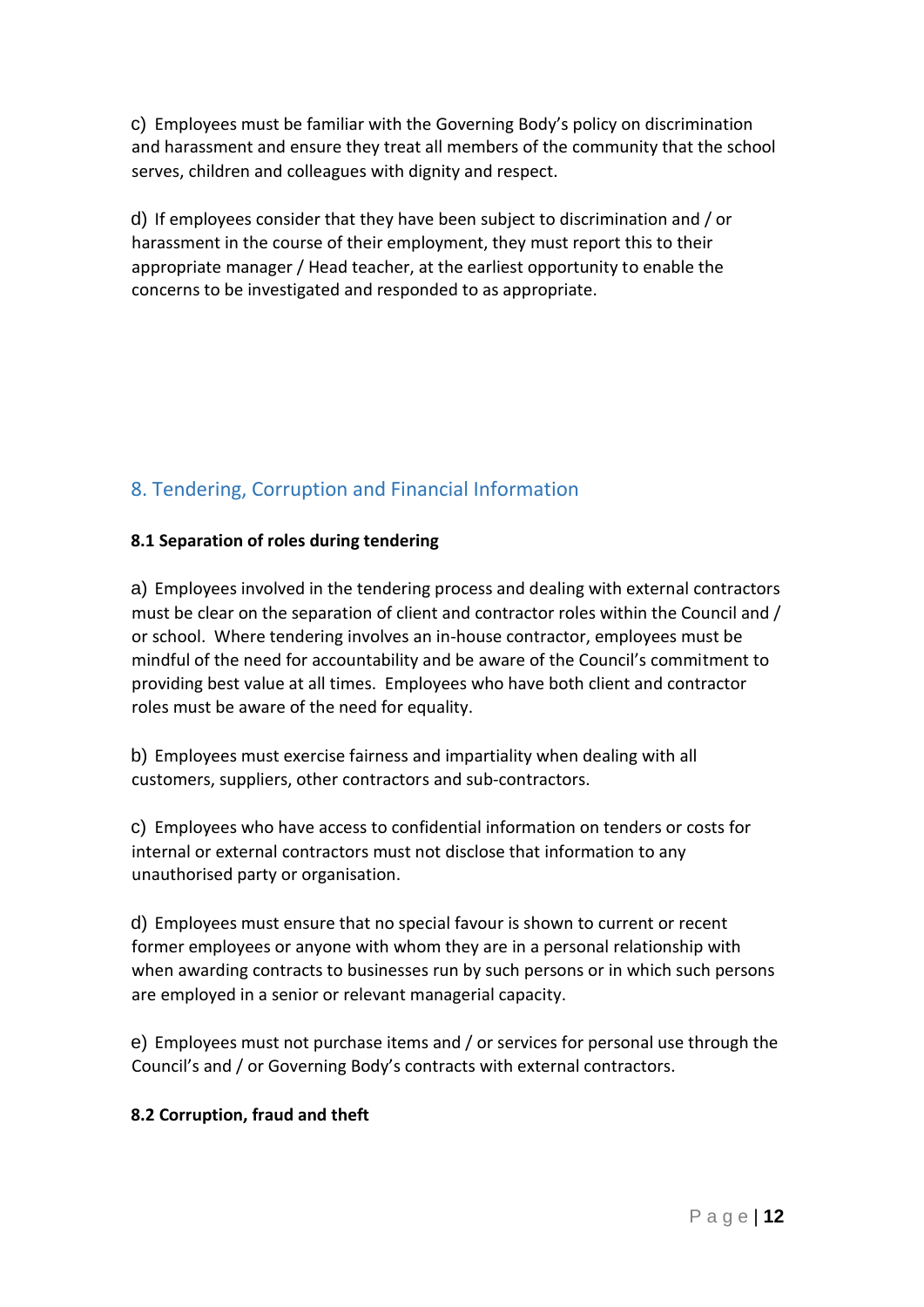a) It is a serious criminal offence for employees, in their professional and/or any official capacity, to corruptly receive or give any gift, loan, fee, reward or advantage for doing, or not doing, something or showing favour or disfavour to any person. If an allegation is made the employee must be able to show that any benefit has not been dishonestly gained or such conduct will be considered under the School's Disciplinary Procedure.

b) The deliberate falsification of documents is not acceptable. If an employee does this for money or other financial benefit for themselves or others it may be regarded as a criminal offence requiring police investigation as well as being deemed a serious breach of this Code of Conduct which will be given appropriate consideration in accordance with the school's Disciplinary Policy. If this is done for a non-financial benefit (e.g. failure to record contractual hours not worked) it will still be regarded as a serious breach of this Code of Conduct which again will result in the matter being considered in accordance with the school's Disciplinary Policy.

c) Theft of the Council's and / or school's funds or property is considered gross misconduct under the School's Disciplinary Procedure and may be reported to the Police. Borrowing Council and / or Governing Body and / or school money, even when the employee has every intention of returning it within a very short period of time, is also considered as theft.

d) Any employee committing a fraudulent act against the Council / School or found to be involved with bribery in the performance of their duties will be subjected to the School's Disciplinary Policy and may be reported to the Police (whether or not the act is outside of their direct employee role). For instance Benefit fraud, the misuse of a Blue Badge, submitting a false Insurance Claim against the Council, Council Tax evasion, Council Tax Support fraud, falsely claiming Single Person's Discount, misuse of a Personal Budget, or other care services financially supported by the Council, are all offences against the Council that can be committed by employees outside of their direct role and which are likely to be subject to investigation under the school's Disciplinary Policy. The action taken by the school's managers in relation to such conduct from employees will be entirely separate to any criminal sanction which may be pursued by the police.

## **8.3 Use of financial information**

a) School employees must ensure that they use these public funds in a responsible and lawful manner at all times. They should strive to ensure value for money to the community that the school serves and to avoid legal challenge to the Council and / or Governing Body.

b) The application of financial regulations safeguard the Council's and / or the school's assets, and the use of financial and other resources. Employees must comply with these regulations when using or collecting public funds. When placing orders for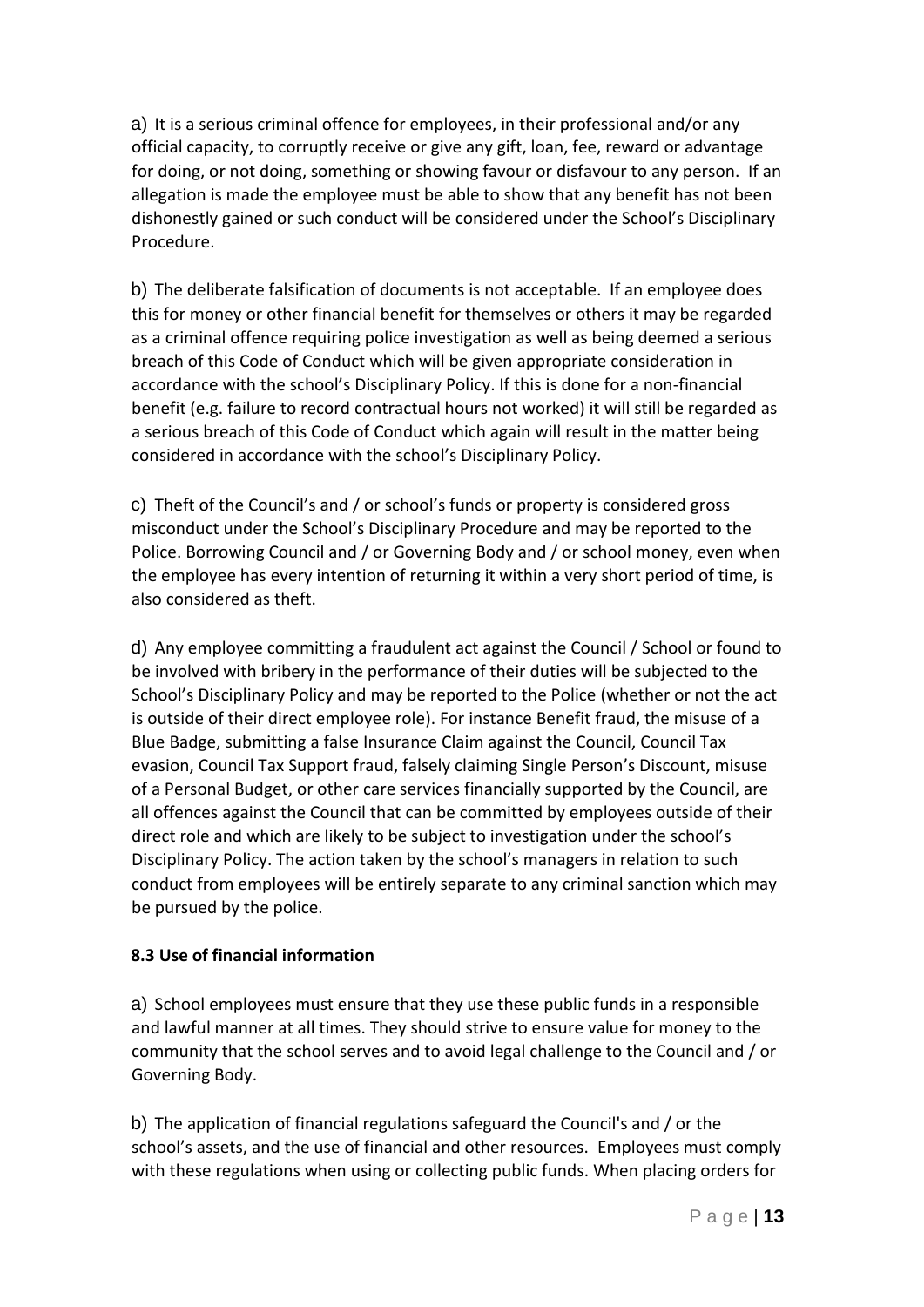goods and services, employees must ensure that all rules are complied with, in particular the Financial and Contractual Procedures rules.

# 9. Safeguarding of Children

Safeguarding of children must always be a priority. Within this document there are references to 'pupils'. This is a generic term which applies to any child under 18 years of age, current and ex-pupils. Wakefield Council and the School are wholly committed to ensuring that the statutory guidance contained in 'Keeping Children Safe in Education' is fully implemented.

For additional information please refer to the Schools Model Safeguarding Policy for further information.

## **9.1 Responsibilities**

It is important to highlight the responsibilities of the school and its employees in safeguarding pupils who depend on the school's services. All staff must be aware of and understand the school's Safeguarding Policy

Employees and managers in school have a responsibility to create and maintain a culture that will help deter, prevent and detect inappropriate or abusive behaviour. These responsibilities include:

- ensuring effective policies and procedures are in place;
- following the school's DBS Policy with regard to the recruitment of staff;
- setting acceptable standards of behaviour;
- taking concerns seriously;
- increasing awareness / commitment to safeguarding.
- adherence to the guidance included within the document 'Guidance for safer working practice for adults who work with children and young people' (which can be found at [www.wakefieldlscb.org.uk/educationresources\)](http://www.wakefieldlscb.org.uk/education-resources)
- reporting all safeguarding issues resulting in the termination of an employee's contract of employment to the DBS (and where appropriate the National College for Teaching and Leadership, or other professional body)

All behaviour or action on the part of employees will be open to scrutiny. This will include any conduct, behaviour, and / or relationships that may occur outside of the work role/place where it is felt that it conflicts with their role in school. Any behaviour or action between employees and children which involves secrecy is almost certainly inappropriate and is likely to constitute a serious breach of this Code of Conduct which will be given appropriate consideration in accordance with the school's Disciplinary Policy.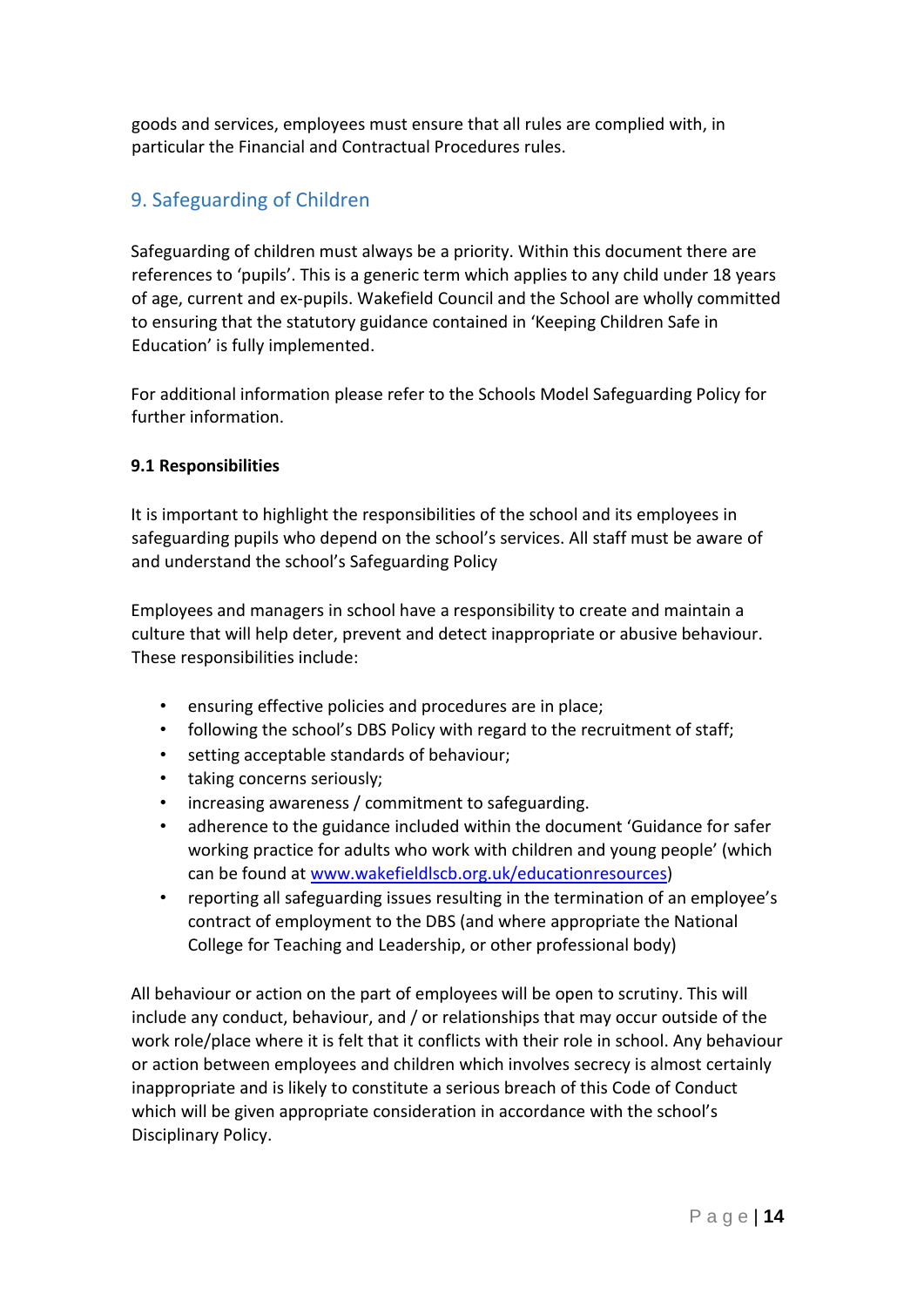Employees are expected to report any incidences that suggest a child may be infatuated with another member of staff, in accordance with 'Keeping Children Safe in Education'.

#### **9.2 Boundaries between personal and professional relationships with children**

- a) The school's duty of care towards its pupils must always be placed above all other interests. An employee must not compromise their relationship with pupils by pursing conflicts of interest such as unprofessional, emotional or physical interaction and / or sexual interaction.
- b) Employees must ensure appropriate boundaries in terms of relationships with pupils are maintained. If an employee has difficulty enforcing or maintaining appropriate boundaries in terms of their professional relationship with a pupil because of the actions or responses of the pupil themselves, the issue must be referred to the Head teacher immediately to allow appropriate action to be taken and recorded.
- c) Employees must understand the importance of establishing and adhering to boundaries to avoid being open to allegations of favouritism towards or in some cases abuse of a pupil.
- d) The following are examples of prohibited behaviour which fall outside the boundary of what is acceptable behaviour with regard to maintaining a professional relationship with pupils. This list is not exhaustive but indicative of behaviour deemed to be unacceptable.
	- Sexual relationships
	- Kissing and intimate touching
	- Other types of inappropriate physical contact (e.g. tickling and 'rough play')
	- Indicating affection or love for a pupil
	- Planned or pre-arranged social meetings in public or in private which are not directly related to the duties and responsibilities of the employee e.g. employees accompanying pupils on an outing
	- Using illegal drugs with a pupil
	- On-line (internet) contact with pupils which is of a social nature, such as becoming 'friends' on social networking sites
	- Contact with pupils of a social nature using electronic communication systems such as e-mail, text messaging, web cameras or mobile phones
	- Inviting pupils into an employee's home
	- Transporting pupils in their private vehicle (other than in circumstances described in 9.3 below)
- e) Employees assisting pupils to break the laws in relation to the use of cigarettes, alcohol and/or illegal drugs will be deemed to have committed a serious breach of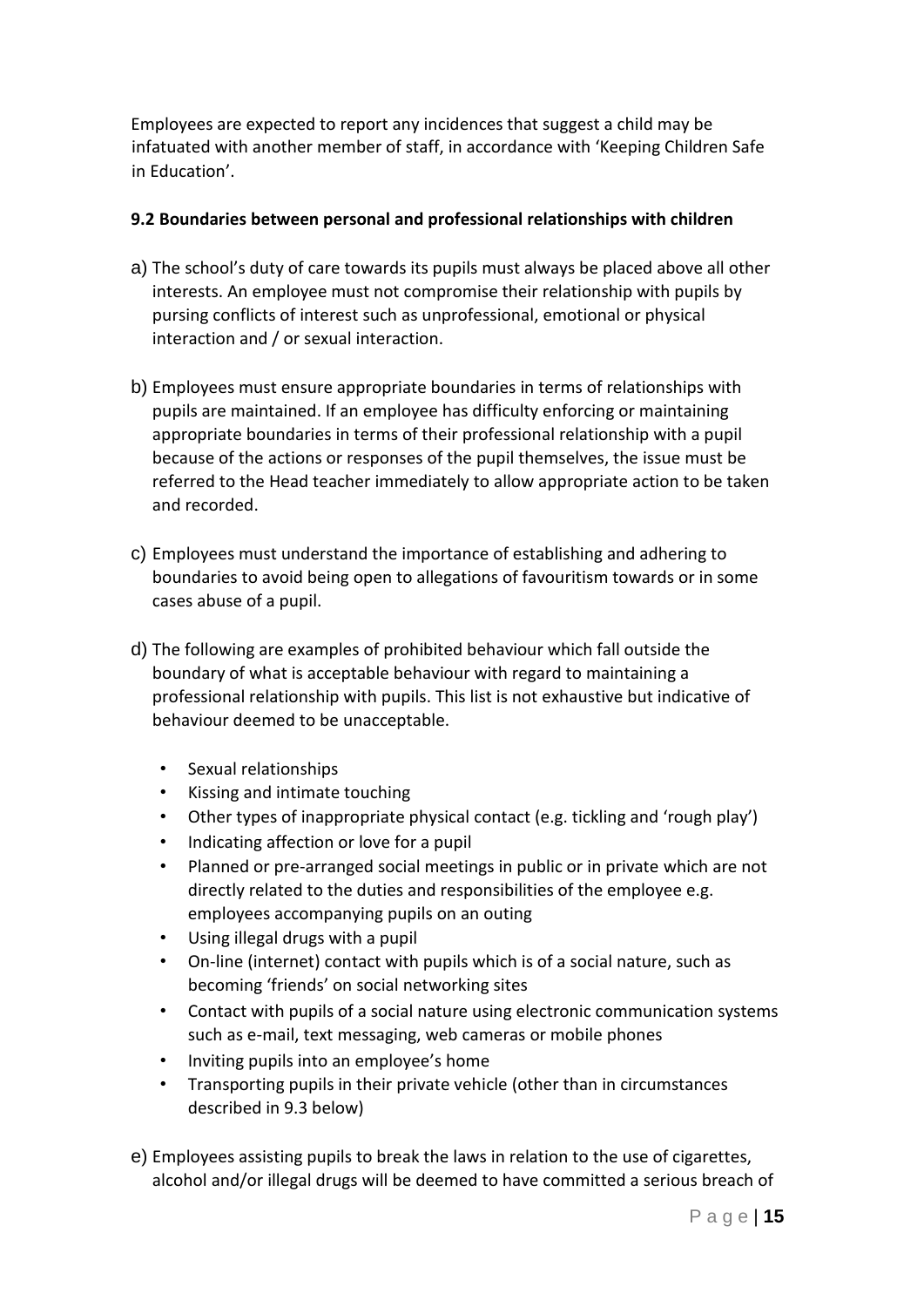this Code of Conduct which will be given appropriate consideration in accordance with the school's Disciplinary Policy.

- f) If an employee reasonably suspects another employee is acting contrary to the provisions set out above they must report this to the appropriate person in school as referred to in the school's Safeguarding Policy immediately. Employees may also refer to the school's Whistleblowing Policy
- g) Employees will be expected to report any serious or ongoing issues linked to safeguarding responsibilities to the appropriate school authority for their consideration including matters arising from an individuals' domestic circumstances e.g. if an immediate member of their household is subject to an investigation of alleged child harm. Similarly all employees are expected to remain vigilant and where appropriate report any concerns as required under the Prevent Duty with regard to the potential radicalisation of children.

h) Whenever it is suspected or alleged that an employee may have:

- Behaved in a way that has harmed, or may have harmed, a pupil;
- Possibly committed a criminal offence against, or related to, a pupil; or
- Behaved towards a pupil in a way that indicates they are unsuitable to work with pupils,

The school must report such concerns to the Local Authority Designated Officer within Children and Young Peoples Service in order that the matter be considered and action taken where required.

This is in line with the statutory guidance 'Working Together to Safeguard Children' (2015)

[https://www.gov.uk/government/uploads/system/uploads/attachment\\_data/file/](https://www.gov.uk/government/uploads/system/uploads/attachment_data/file/419595/Working_Together_to_Safeguard_Children.pdf)  419595/Working Together to Safeguard Children.pdf and Keeping Children Safe in Education [https://www.gov.uk/government/publications/keepingchildren-safe-in](https://www.gov.uk/government/publications/keeping-children-safe-in-education--2)[education--2](https://www.gov.uk/government/publications/keeping-children-safe-in-education--2) . These links are also available via the Wakefield District Safeguarding Childrens Board website [www.wakefieldlscb.org.uk](http://www.wakefieldlscb.org.uk/)

#### **9.3 Transporting children**

a) Employees should not ordinarily transport children outside of the regular requirements of their role. The exception to this would be if a child were at risk or danger of harm, or, by not doing so would put the child at risk of danger or harm.

b) Approved journeys should not be undertaken without prior agreement and a plan in place to do so safely which has been subject to an appropriate risk assessment.

c) Where the circumstances of the occasion/incident involve transporting a child alone, the journey should be for the minimum time possible, and employees are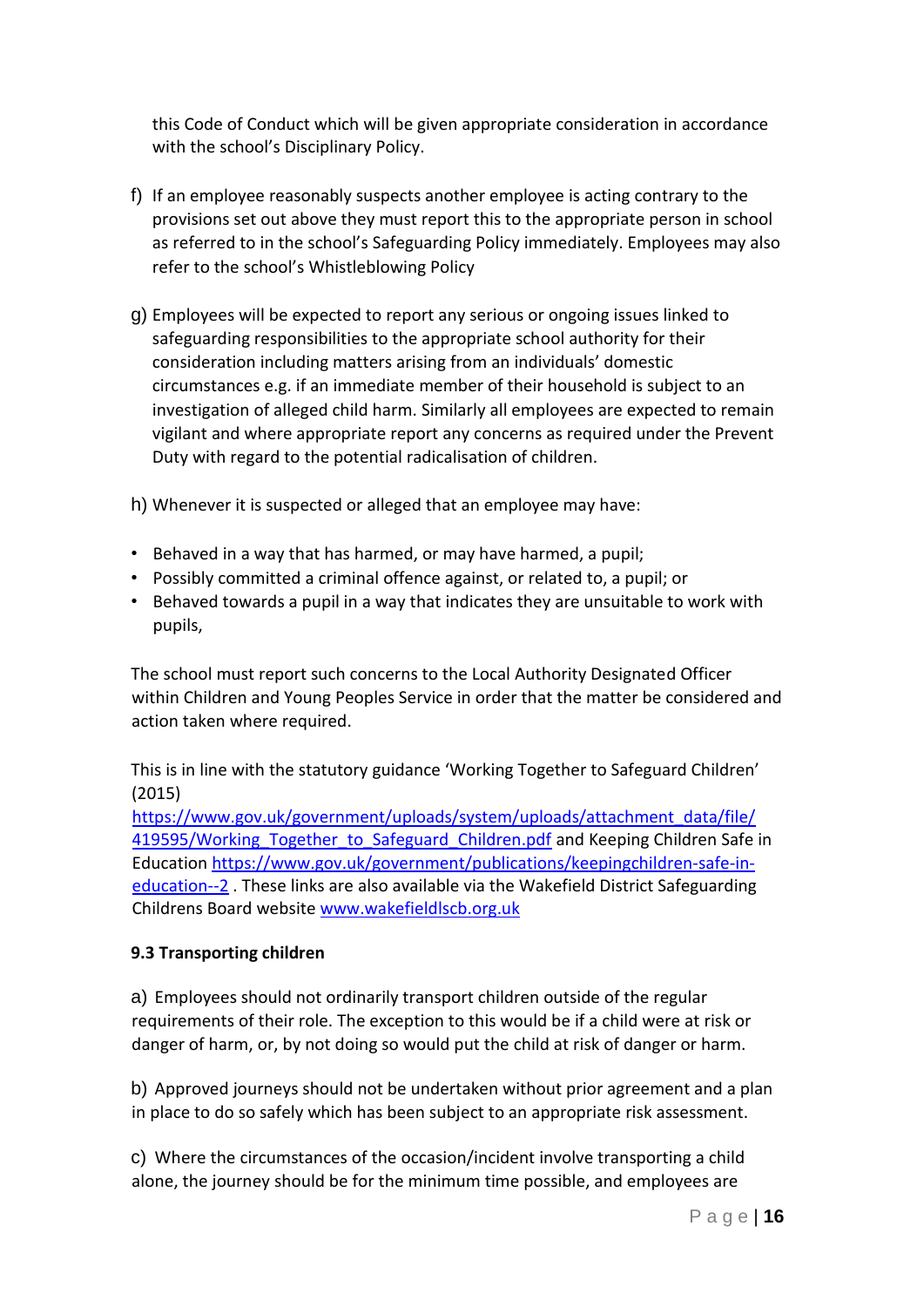expected to notify their manager of the circumstances of the incidence including the nature, route and time of journey.

d) The child's welfare remains the responsibility of the employee during any such journey and all applicable professional standards and procedures apply until the child can be safely handed over to a responsible adult and the child's welfare is safely discharged. See also 14.2 Driving at Work

## **9.4 Position of trust**

Under section 16 of Sexual Offences Act 2003 it is an offence for a person aged 18 or over (e.g. teacher) to have a sexual relationship with a child under 18 where that person is in a position of trust in respect of that child, even if the relationship is consensual. A situation where a person is in a position of trust could arise where the child is in full-time education and the person looks after children under 18 in the same establishment as the child, even if s/he does not teach the child

## **9.5 Childcare (Disqualification) Regulations 2009**

All employees providing early years childcare, or later years childcare (up to the age of 8) in before school or after school settings (or other non-classroom settings), or who are directly responsible for managing such childcare as defined by the Childcare (Disqualification) Regulations 2009 must make an affirmation, every 5 years, that they are not disqualified from working in these settings.

Employees must bring to the attention of their manager any criminal convictions, cautions, police enquiry or pending prosecution during the course of their employment. An assessment will then be made as to whether the employee is disqualified from working with children in these specific settings. Any decision taken to disqualify an employee can be subject to a waiver being sought from Ofsted albeit the disqualification will remain in force pending Ofsted's decision. Employees will be reminded of this requirement on a regular basis. Further information about the disqualification criteria is available from the Head teacher.

Whilst the reference (within the Regulations) to disqualification by association to another person living in the employee's household no longer applies in school, before school and after school settings, employees will still have a duty to declare any such relationship in order that appropriate safeguarding measures can be put in place to ensure that such persons do not have access to children in these settings.

# 10. Gifts, Hospitality and Sponsorship

## **10.1 Gifts and hospitality**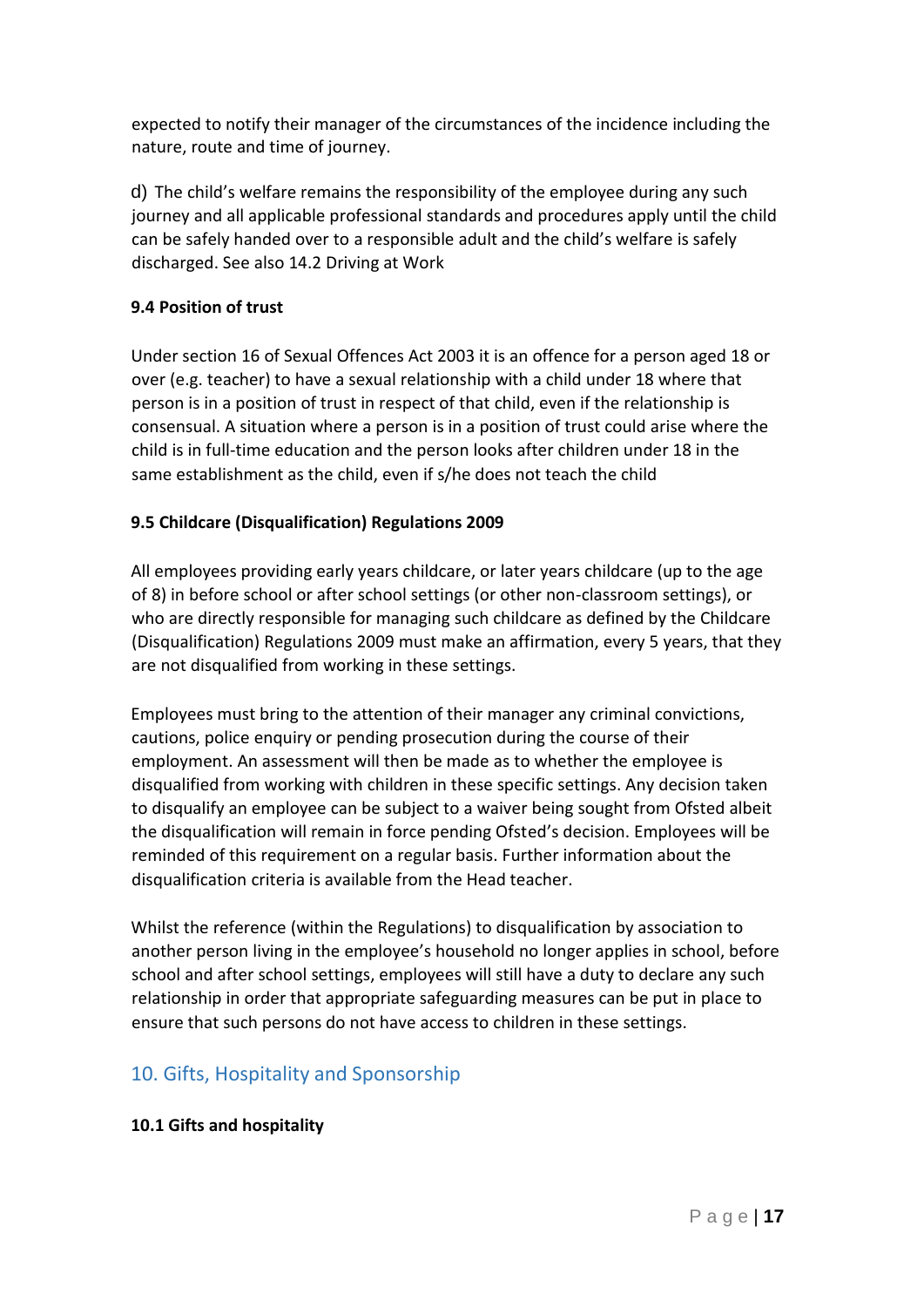a) It is against the law for public servants to take bribes. Employees need to take care that they do not accept any gift that might be construed by others as a bribe, or lead the giver to expect.

b) Employees must only accept offers of hospitality if there is a genuine need to pass on information, or represent the Council and / or Governing Body within the community. Similarly they may attend events hosted by organisations with which the Council and / or the Governing Body and/or school has formal partnership working arrangements if this is seen to be helping to strengthen the partnership. Offers to attend purely social or sporting functions must only be accepted when these are part of the life of the community or where the Council and / or Governing Body and / or school should be seen to be represented. If accepted on this basis, the same must be properly authorised and recorded by the Head teacher prior to the event taking place.

c) When hospitality has to be declined those making the offer must be politely informed of the Council's and / or Governing Body's procedures and standards.

d) Employees must not accept significant personal gifts from contractors and outside suppliers. Keeping insignificant items of token value, such as pens or diaries, is acceptable. Accepting personal gifts of small value from outside suppliers or private individuals may be allowed if it is provided for under the Governing Body's policy, which may supplement the framework set out in this Code.

e) If an employee receives a gift with more than a token value without warning, it must be reported immediately to the Head teacher, who will decide in consultation with the Governing Body whether the gift should be returned.

f) When receiving authorised hospitality employees must be particularly sensitive to timing in relation to any decision which the Council and / or Governing Body may be taking affecting those providing the hospitality.

g) Accepting hospitality by attending relevant conferences and courses is acceptable where it is clear the hospitality is corporate rather than personal and where the Council and/or Governing Body is satisfied that any purchasing decisions are not compromised. Where visits to inspect equipment etc. are required, employees must ensure the school meets the cost of such visits to avoid risking the integrity of future purchasing decisions.

h) Employees accepting offers of hospitality are acting as ambassadors for the Council and / or school. They must act appropriately at all times, including acting responsibly when drinking alcohol.

i) Care must be taken to ensure that any hospitality provided by the Council and / or school is seen to be appropriate and justifiable in terms of the costs and value for money. Any spending relating to providing hospitality must be authorised by the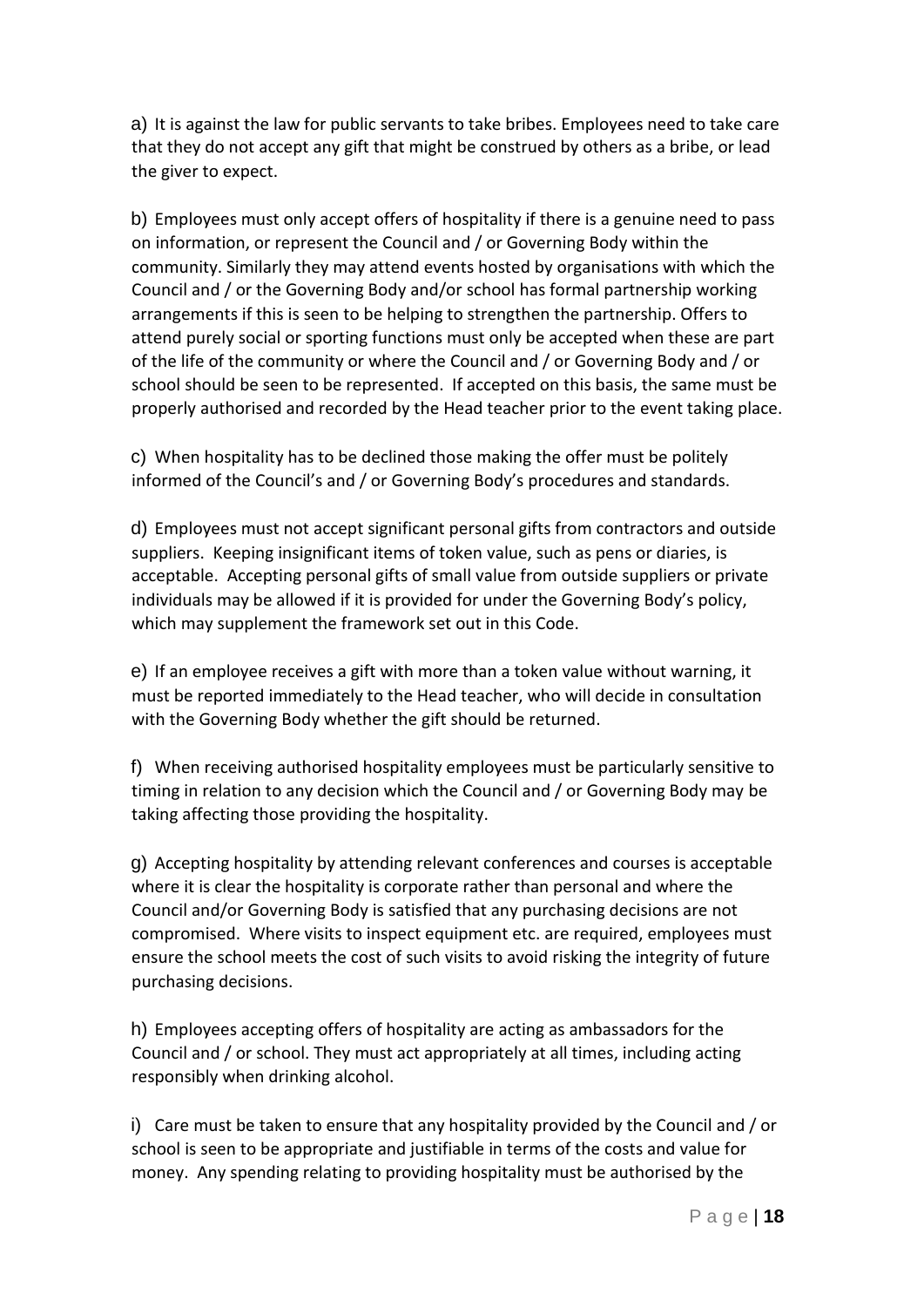appropriate budget holder, who will keep a record of the spending and the justification for it, in a way which allows for an open and transparent audit of such expenditure.

#### **10.2 Gifts from pupils, parents or legal guardians**

a) Under no circumstances must an employee accept a gift of money of any value from pupils, parent or legal guardian.

b) Under no circumstances must an employee solicit gifts from pupils, parents or legal guardians.

c) Employees must not have any financial dealings with any pupils, parents or legal guardians except where it is a specific requirement of their post, and then only within the boundaries of their duties.

d) Employees must not borrow money or other property from pupils, parents or legal guardians.

e) Employees must not give personal gifts to individual pupils, parents or legal guardians. This could be misinterpreted as a gesture either to bribe, or single out the pupil. It might be perceived that a 'favour' of some kind is expected in return. Any reward given to a pupil must be consistent with the School's Behaviour Policy, recorded and not based on favouritism.

f) There are occasions when pupils or parents/legal guardians wish to pass small tokens of appreciation to staff (e.g. at Christmas or as a thank you gift) and this is acceptable. Such gifts must be of a very small cash value where it would be difficult to avoid causing offence. It is unacceptable to receive gifts on a regular basis or of any significant value. Where an employee is in any doubt, they must refer the matter to the Head teacher.

## **10.3 Sponsorship**

a) When an outside organisation wants to sponsor a school activity, whether by invitation, tender, negotiation or voluntarily, the basic rules about accepting gifts or hospitality apply. Particular care must be taken when dealing with contractors or potential contractors.

b) Where the school wishes to sponsor an event, employees or a person with whom an employee is in a personal relationship (as defined in section 4 of this Code), must not benefit in any way without there being full disclosure to the Head teacher of any such interest prior to the event. Similarly, where the Council and / or Governing Body and / or school gives support to the community through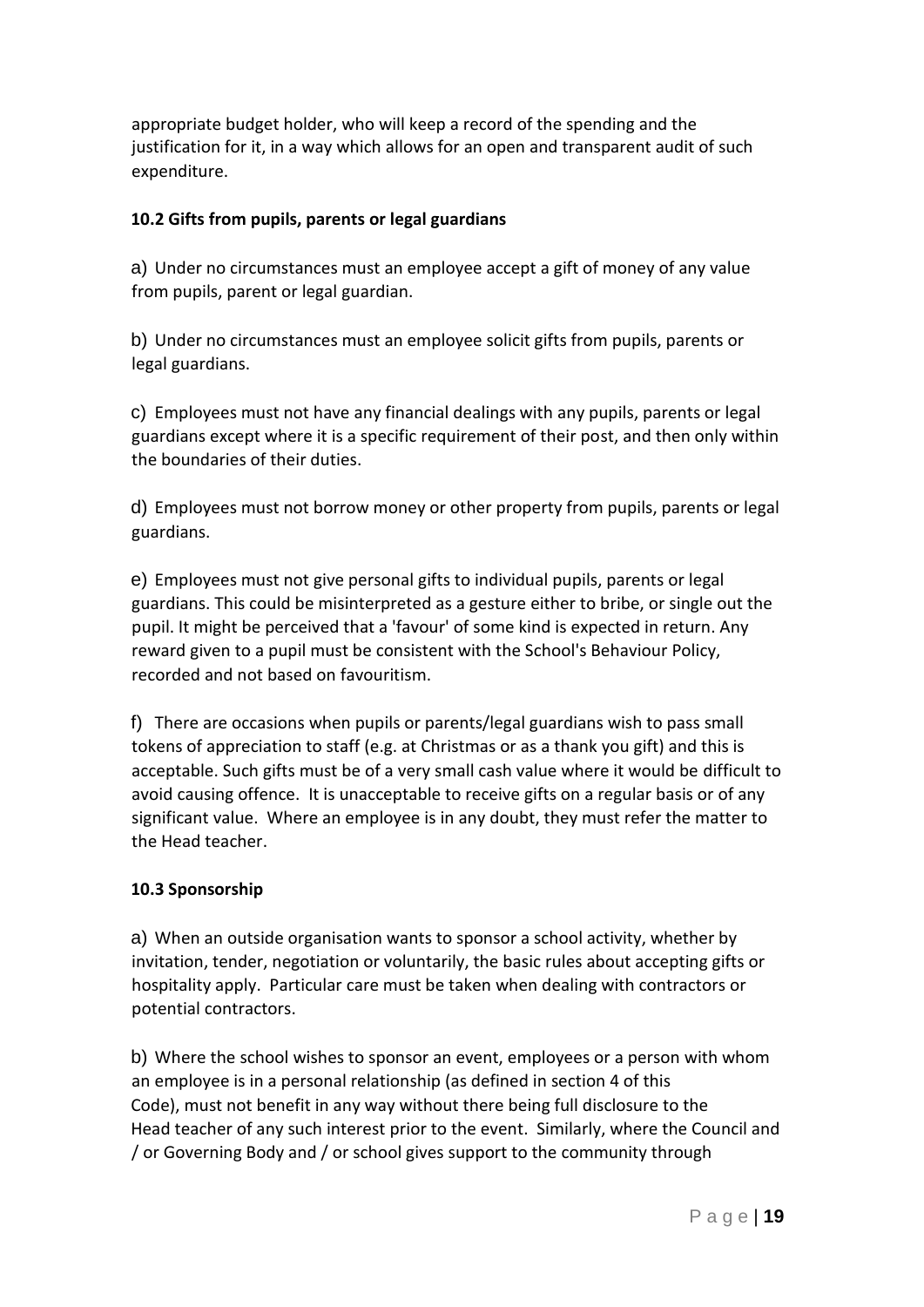sponsorship, grant aid, financial or other means, employees' must ensure that impartial advice is given and there is not a conflict of interest.

## 11. Contact with the Press and Media

a) Unless specifically nominated and authorised by the Governing Body, employees must not give reports or speak to the press and media on matters relating to employment with the school or the business and / or decisions of the Council and/or Governing Body.

b) The Head teacher is responsible for dealing with the press and media. They may specifically nominate other employees. Employees with this responsibility must not give views which are contrary to a position taken by the Council and / or Governing Body or which may be deemed to be critical of such decisions. In the case of incidents at the school which may reach the public domain (e.g. court cases) then the Head teacher is advised to contact the Council's Press Office who will issue statements on behalf of the Governing Body and / or school.

c) Nothing in this Code is intended to inhibit or restrict the reasonable and legitimate role of Trade Union representatives but they are bound, in carrying out their role, to honour the intent of the Code. No representative should use unauthorised information in their union roles.

# 12. Social Media

The School recognises that many employees make use of social media in a personal and work capacity. While a large amount of activity on social media is either entirely harmless or non-work related, concern can arise where postings made by employees in a personal capacity express views which the school would not wish to be associated with.

Employees should ensure that they are familiar with the School's Social Media Policy which provides more detailed guidance on the behaviour expected when engaging with social media.

# 13. Use of Electronic Equipment

## **13.1 Context**

All electronic equipment provided by the Council and / or school is for the use of employees in relation to their work or for users not directly employed by the Council but authorised to use the equipment by the Council and / or Governing Body and / or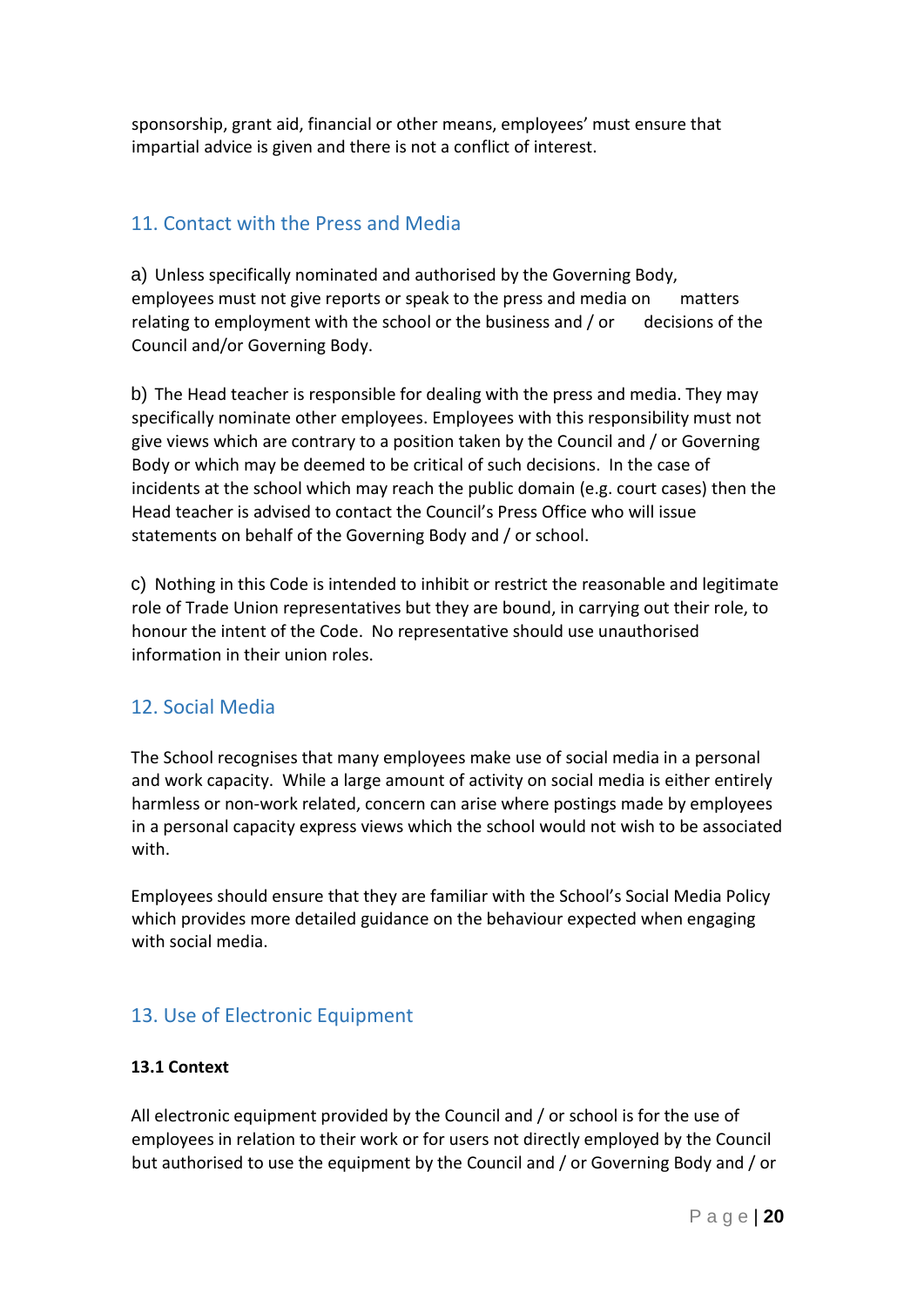school. Employees should be encouraged to use electronic equipment at work for personal learning and development. All use must, however, comply with the expected standards and restrictions as stated below.

## **13.2 Standards expected**

a) The Council and Governing Body require employees to use electronic equipment in a responsible and legal manner. The use of offensive, abusive or inappropriate language in e-mails or other communications is forbidden.

b) All material stored on the Council's and / or School's system is confidential and subject to the provisions of the Data Protection Act 2018 and the EU General Data Protection Regulation 2016. The Council and Governing Body expect the highest standards of confidentiality to be observed. Employees must clarify any queries about storage and the use of information with the Head teacher.

c) User codes and passwords are allocated to allow individuals' access to only those parts of the system that they need to access. User codes or passwords must not be disclosed by employees to any other user, including colleagues.

## **13.3 Restrictions on use**

Use of the Council's and / or school's electronic equipment is strictly forbidden for any of the following purposes:

- Knowingly sending, receiving, accessing, downloading or posting any material that is illegal, obscene, indecent, abusive, racist, sexist, homophobic or libellous, in breach of copyright, defamatory or otherwise inappropriate.
- Pursuing personal business interests.
- Engaging in gambling.
- Knowingly engaging in any activity which threatens the integrity or availability of the Council's or school's systems.
- Using automated internet based information services which push information to the desktop, e.g. news ticker tape services (except for legitimate business use).
- Attempting to breach security systems (hack) whether inside or outside the Council or school.
- Transmitting, receiving, copying or storing digital media (including software, music, video etc.) except for legitimate purposes in a way that complies with the copyright and licensing regulations.
- Playing computer games, accessing chat rooms or similar entertainment.

If employees are in any doubt of usage, they must clarify this with their Head teacher.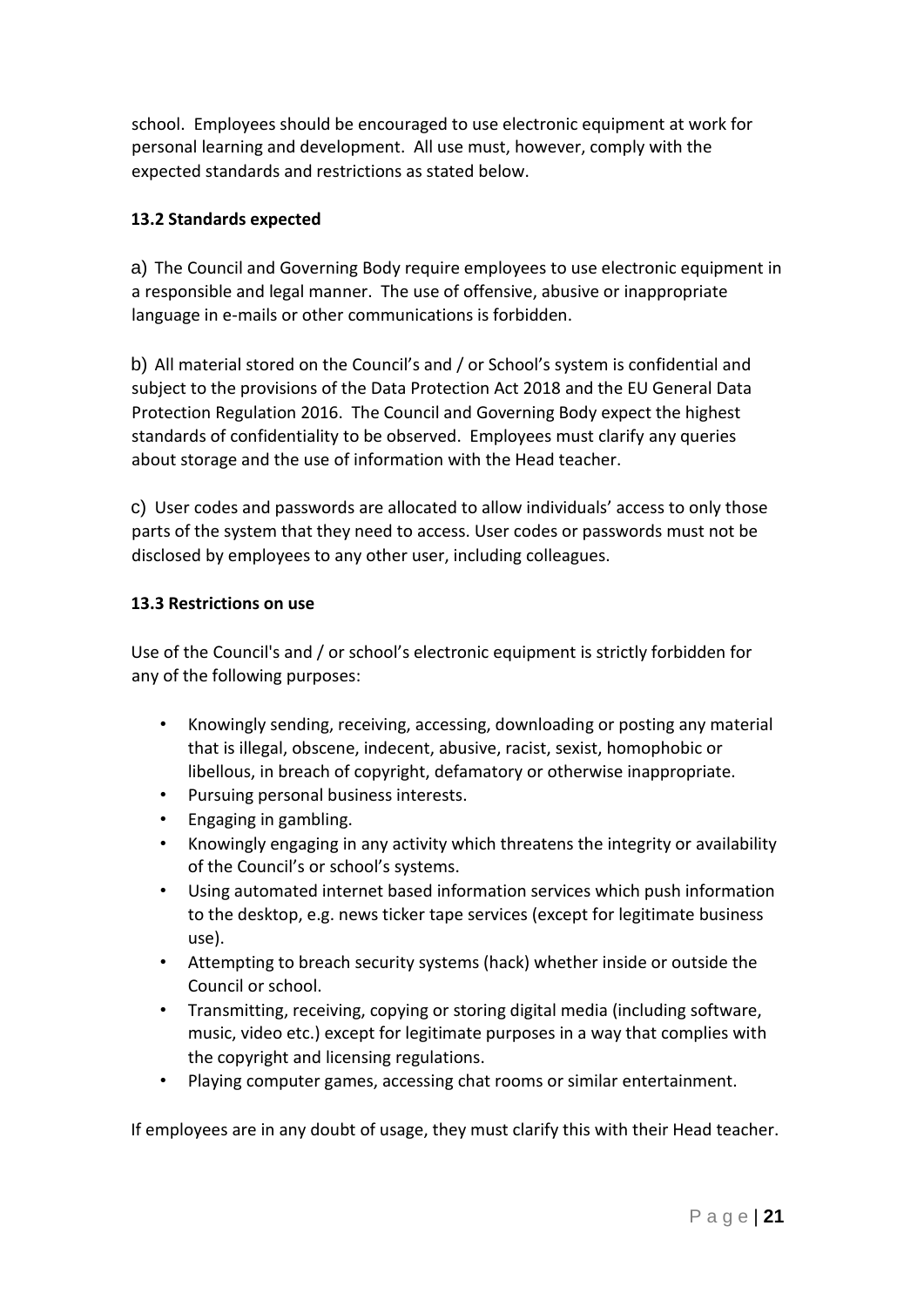## **13.4 Security clearance for data usage**

a) Some posts may require an employee to undertake specific security checks where access to specific electronic channels is a requirement of the post.

b) If any such employee becomes subject to a criminal conviction, caution, pending prosecution or police enquiry, they must notify the Head teacher immediately.

c) Any information provided will be considered within the context of the duties of the post and is essential in helping to safeguard the Council and for general safeguarding.

## **13.5 Personal use**

a) Internet and information systems are provided for work purposes and their use for work will always take precedence. Some personal use will be allowed but any personal use must be in the employee's own time (before or after working hours or during unpaid lunch breaks). All personal use must comply with the standards and restrictions set out in this Code.

b) The Council's and / or school's messaging systems (e-mail, SMS etc.) are primarily for business use. Occasional and reasonable personal use is allowed and must, wherever possible, be carried out in the employee's own time (before or after working hours or during unpaid lunch breaks) and must not interfere with the performance of their duties. All personal use must comply with the standards and restrictions set out in this Code.

## **13.6 Mobile phones / devices**

Personal mobile phones should not be used in the presence of children and therefore should be limited to non-contact time. Calls may only be taken during staff breaks and in the staff members own time.

Emergency contact of employees should be made via the school office, and employees should ensure that their family members, childcare providers etc. have the correct school contact number to use.

The use of cameras on personal mobile devices is strictly prohibited at all times whilst on school premises or educational visits.

An employee may seek *prior approval* from the Head teacher to keep their device available to them during contact time (where a genuine and short term requirement arises, and where the circumstances of the employee mean contact arrangements cannot be handled as per the normal arrangements via the school office).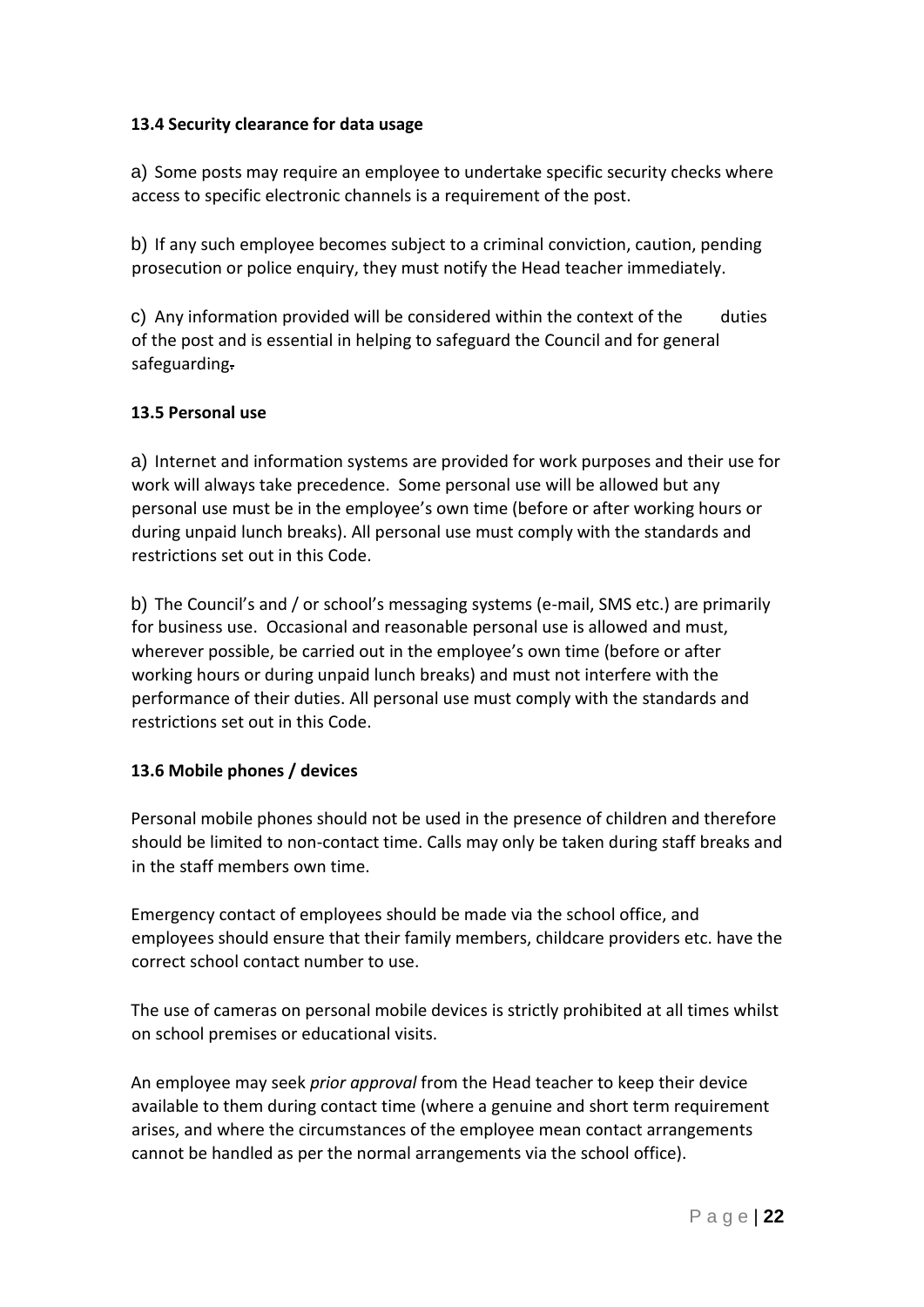## **13.7 Photography and images of children**

Providing the consent of parents or guardians are obtained, images of children are allowed to be captured in school or during official school trips / outings strictly for professional purposes and use within the school setting only e.g. displays, events, to provide a record of activities or achievement. Such images must only be captured using school devices. All images must be stored securely on school servers.

Under no circumstances should images be taken of children on personal devices or for personal use, and images must never be circulated / distributed outside of school.

For additional information please refer to the Schools Model Safeguarding Policy for further information.

# 14. Health and Safety

## **14.1 General**

Employees must not act either wilfully or unintentionally in a way which could put pupils, members of the public, colleagues and / or themselves at risk. Employees must adhere to the duty of care set out within the Council's and school's Health and Safety policies and associated procedures and guidance.

The Council's Health and Safety policies are available from the Council's Health and Safety Advisors.

#### **14.2 Driving at work**

Employees who are required to drive a vehicle as part of their contractual duties (Council fleet vehicle, hire vehicle or private vehicle) must observe all aspects of the Council's Driving at Work Policy and Procedure.

## **14.3 Smoking**

a) The Council has a Model Smoke Free Policy for Schools that applies to employees working in schools, which is incorporated into employees' contracts of employment. This complies with the Council's and school's Health and Safety policies and associated procedures and guidance. The full Policy along with its guidance can be found on the Smoke Free Policy page on Traded Services.

b) Smoking (or vaping) is not permitted on school premises or in any vehicle being driven on behalf of the school.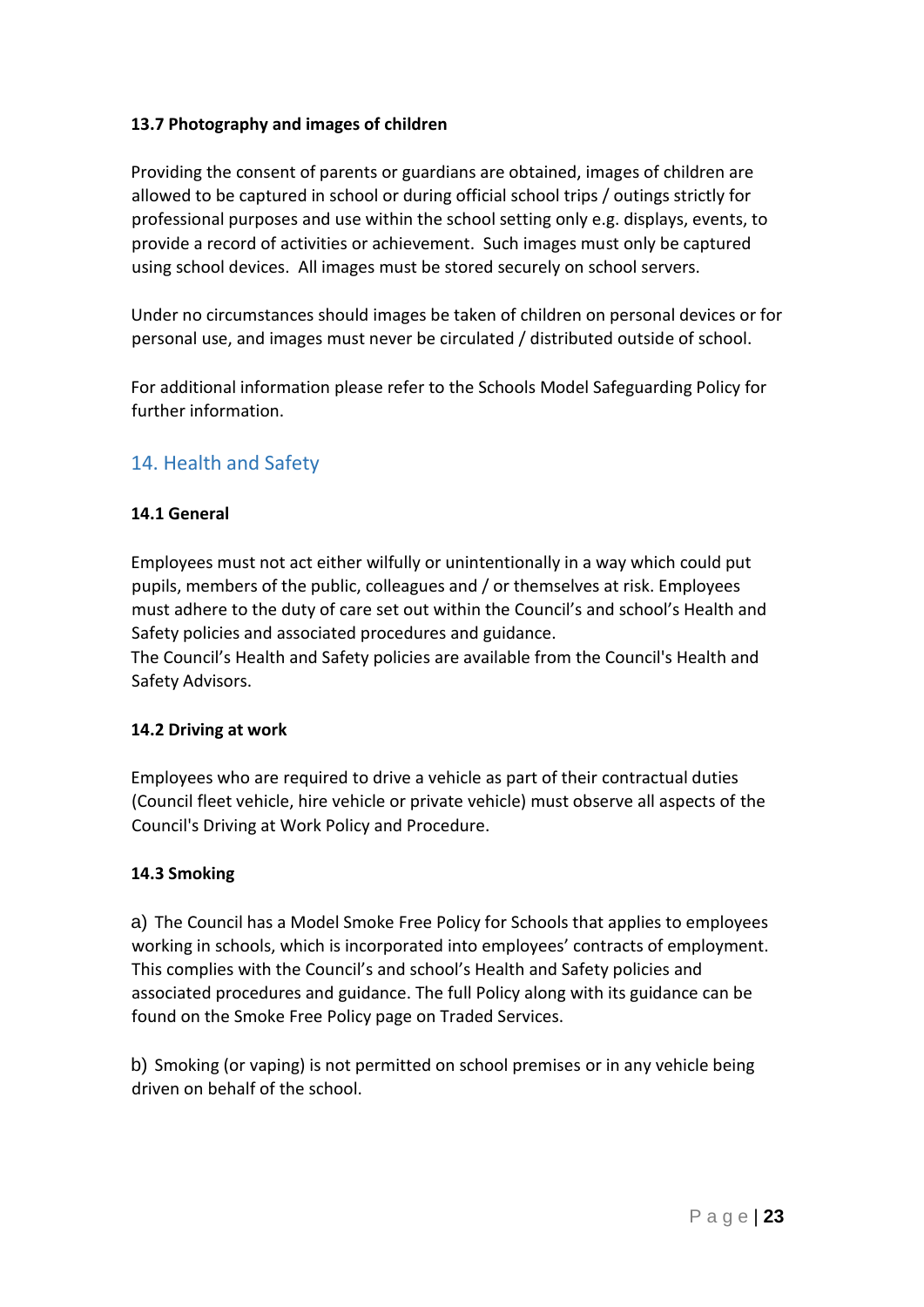## **14.4 Alcohol and drugs**

a) All employees are expected to attend work without being under the influence of alcohol or drugs, or have their work performance impaired by alcohol or drugs.

b) The Head teacher will identify roles where drinking alcohol immediately before, or during the work day, will not be allowed on health and safety grounds (due to the nature of the job). Such jobs will be identified to the employees concerned as a condition of service for that role. Where jobs that are safety critical have been identified then the consumption of alcohol during the working day is not allowed under any circumstances.

c) Where involvement with illegal drugs or excessive use of alcohol by an employee takes place outside working hours, the Governing Body will consider the impact this may have on their employment. This will include a consideration of any impact on the school's reputation and / or public confidence.

d) Any behaviour contrary to 14.4a), b) or c) above will be deemed to be a serious breach of this Code of Conduct which will be given appropriate consideration in accordance with the school's Disciplinary Policy.

e) The school will seek to provide appropriate support to any employee who recognises they have an alcohol / drug dependency problem.

# 15. Conduct and Standards

## **15.1 Conduct outside working hours**

a) Serious misconduct or criminal offences committed outside working hours, which bring the individual as a Council employee or the Council and / or school into disrepute, could lead to disciplinary action being taken against the employee under the school's Disciplinary Procedure. Any disciplinary action will be that considered appropriate in the circumstances, up to and including summary dismissal.

b) Employees must inform the Head teacher immediately of any issues of this nature to enable early consideration of their situation. This will be considered within the context of the duties of the post held and is essential in helping to safeguard the safety of pupils.

c) Where employees are acting in other capacities e.g. School Governors, they must be mindful of maintaining the reputation of the Council and the school at all times.

d) Employees must not 'post' sensitive, confidential or critical information relating to work on social networking sites such as 'blogs', Facebook and Twitter or by other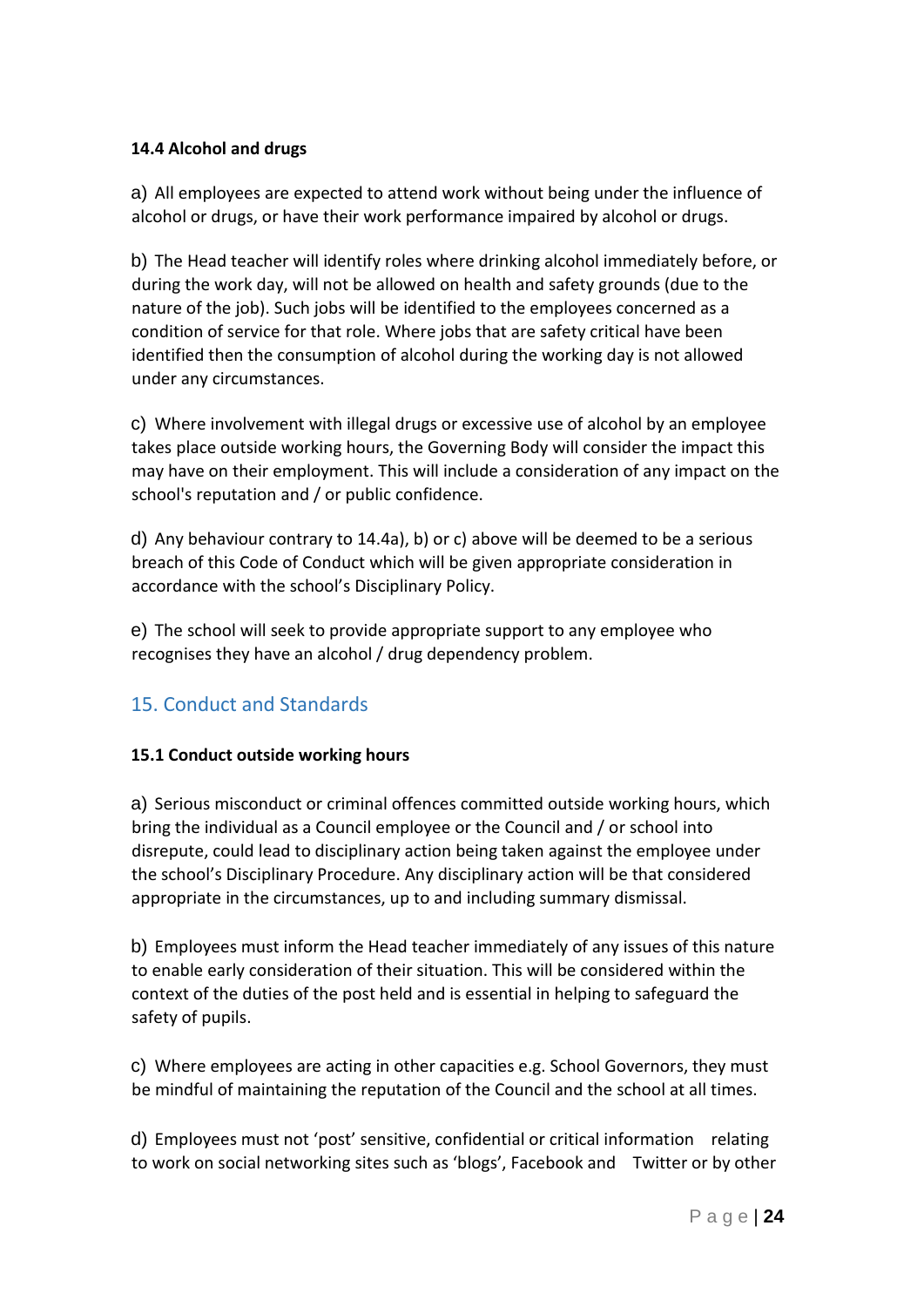electronic means, or information from which any individual or piece of work can be identified or identity inferred. Please refer to the Social Media page on Traded Services for further guidance on using social networking sites safely and the school's Social Media Policy. See also section 12. Social Media.

## **15.2 Professional standards**

a) Employees must conduct themselves in a professional manner when at work. As such, all actions undertaken must be made in good faith with no detriment to the reputation of the school or to the welfare of the children and / or employees.

b) Conduct within or outside working hours, which in the opinion of the Governing Body, falls outside of the standards of behaviour stated within the employee's professional code of conduct may also be subject to the application of the School's Disciplinary Policy.

## **15.3 Standards of dress and appearance**

- a) Employees must ensure their standard of dress i.e. the type and style of clothing, accessories, body art etc. is appropriate to the nature of their duties. Inappropriate dress can create the view that the Council and / or school are inefficient, create offence or be interpreted as disrespectful by parents and the public generally.
- b) It is for the Governing Body to determine an appropriate dress code to parental and public expectations.
- c) The Council and Governing Body values and welcomes the ethnic diversity of its workforce. Dress codes will be sensitive to and take account of cultural and religious dress requirements where this does not negatively impact on service delivery.
- d) In all cases employees will be required to conform to requirements for dress codes which apply for health and safety reasons.

## **15.4 Language**

a) The use of swear words, offensive language and / or gestures in conversation and communication with children, parents, colleagues, visitors or members of the community which the school serves is unacceptable at all times.

b) Language which is perceived as patronising or overly familiar by children, parents, colleagues, visitors or members of the community which the school serves is also unacceptable. Examples of this type of language will include calling a service user